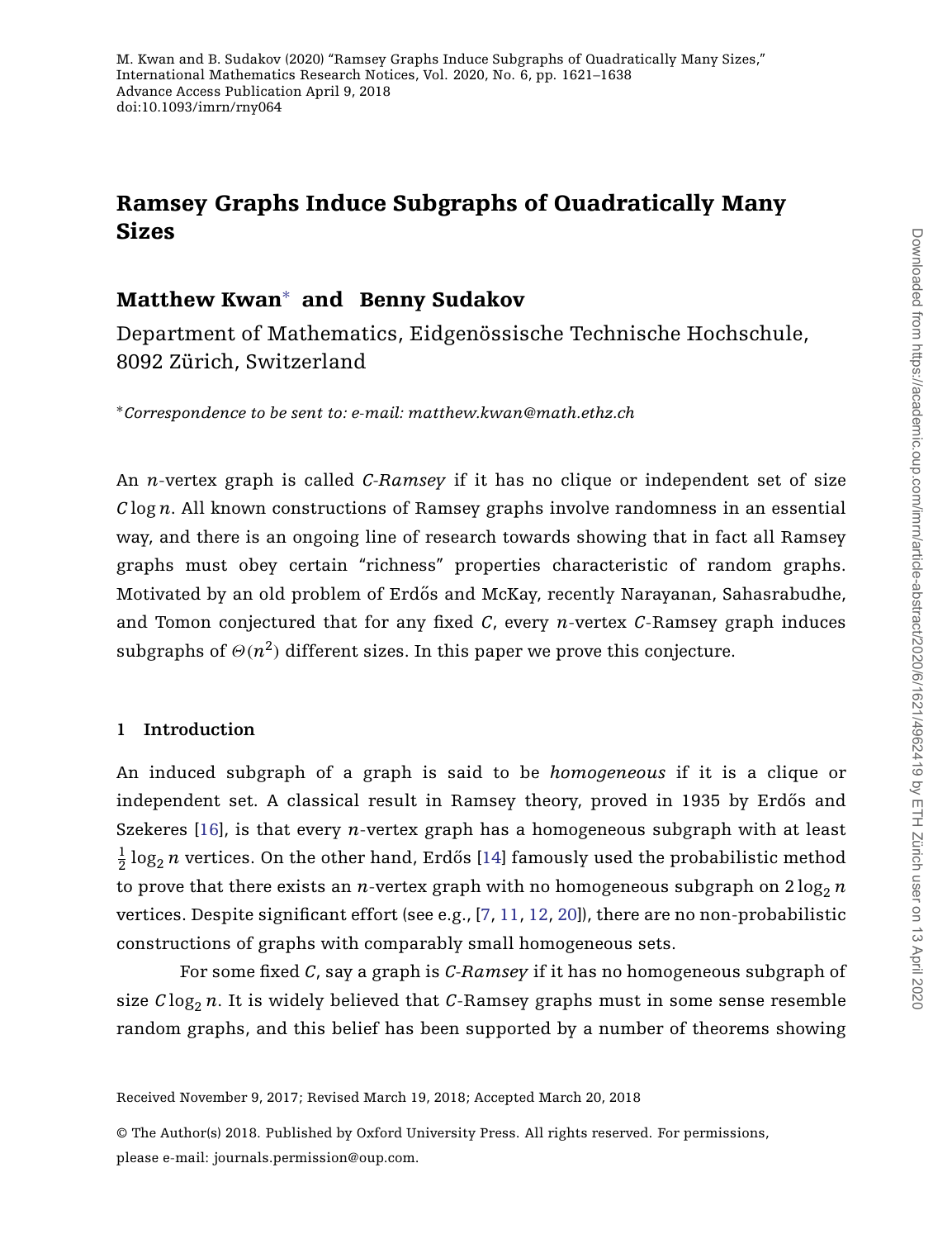that certain "richness" properties characteristic of random graphs hold for all *C*-Ramsey graphs. The 1st result of this type was due to Erdős and Szemerédi [[17\]](#page-17-2), who showed that *C*-Ramsey graphs have density bounded away from 0 and 1. Further research has focused on showing that certain statistics or substructures can take many different values. Improving a result of Erdős and Hajnal [[15\]](#page-16-4), Prömel and Rödl [\[23\]](#page-17-3) proved that for every constant *C* there is  $c > 0$  such that every *n*-vertex *C*-Ramsey graph contains every possible graph on  $c \log_2 n$  vertices as an induced subgraph. Shelah [\[24\]](#page-17-4) proved that every *n*-vertex *C*-Ramsey graph contains  $2^{\Omega(n)}$  nonisomorphic-induced subgraphs. Fairly recently, answering a question of Erdős, Faudree, and Sós (see [[18,](#page-17-5) [19\]](#page-17-6)), Bukh and Sudakov [\[9\]](#page-16-5) showed that every *n*-vertex *C*-Ramsey graph has an induced subgraph with *Ω(*√*n)* different degrees.

Two significant open problems in this area concern variation in the numbers of edges and vertices in induced subgraphs. For a graph *G*, let

- $\Phi(G) = \{e(H) : H$  is an induced subgraph of *G*,
- $\Psi(G) = \{ (v(H), e(H)) : H \text{ is an induced subgraph of } G \}.$

Erdős and McKay (see [[18,](#page-17-5) [19\]](#page-17-6)) conjectured that for any *C* there is  $\delta > 0$  such that for every *n*-vertex *C*-Ramsey graph *G*, the set  $\Phi$  (*G*) contains the interval  $\{0, \ldots, \delta n^2\}$ . Erdős, Faudree, and Sós (see [[18,](#page-17-5) [19\]](#page-17-6)) conjectured that for any fixed *C* and any *n*-vertex *C*-Ramsey graph *G*, we have  $|\Psi(G)| = \Omega(n^{5/2})$ . The best progress on the former conjecture is due to Alon *et al.* [\[4\]](#page-16-6), who proved it with  $n^{\delta}$  in place of  $\delta n^2$ . The best progress on the latter conjecture is due to Alon *et al.* [\[1\]](#page-16-7) (improving work of Alon and Kostochka [\[3\]](#page-16-8)), who proved it with 2.369 in place of 5/2. We also remark that strengthenings of both these conjectures have been shown to hold for random graphs [\[3,](#page-16-8) [10\]](#page-16-9).

Recently, Narayanan, Sahasrabudhe, and Tomon [\[21\]](#page-17-7) proposed a natural weakening of the aforementioned Erdős–McKay conjecture in the spirit of the Erdős–Faudree– Sós conjecture. Specifically, they conjectured that  $|\Phi(G)| = \Omega(n^2)$  for every *n*-vertex *C*-Ramsey graph *G*, and proved the weaker result that  $|\phi(G)| = n^{2-o(1)}$  (to be precise, they explain that their methods actually give a bound of the form  $n^2/e^{\Theta(\sqrt{\log n}})$ . In this paper we prove Narayanan, Sahasrabudhe, and Tomon's conjecture.

<span id="page-1-0"></span>**Theorem 1.** For any fixed *C* and any *n*-vertex *C*-Ramsey graph *G* we have  $|\Phi(G)| =$  $\Omega(n^2)$ .

We remark that the order of magnitude  $n^2$  is best possible, because  $\Phi(G) \subseteq$  $\{(0, \ldots, \binom{n}{2})\}$  $\binom{n}{2}$ } for any *n*-vertex graph. Very loosely speaking, the general approach of our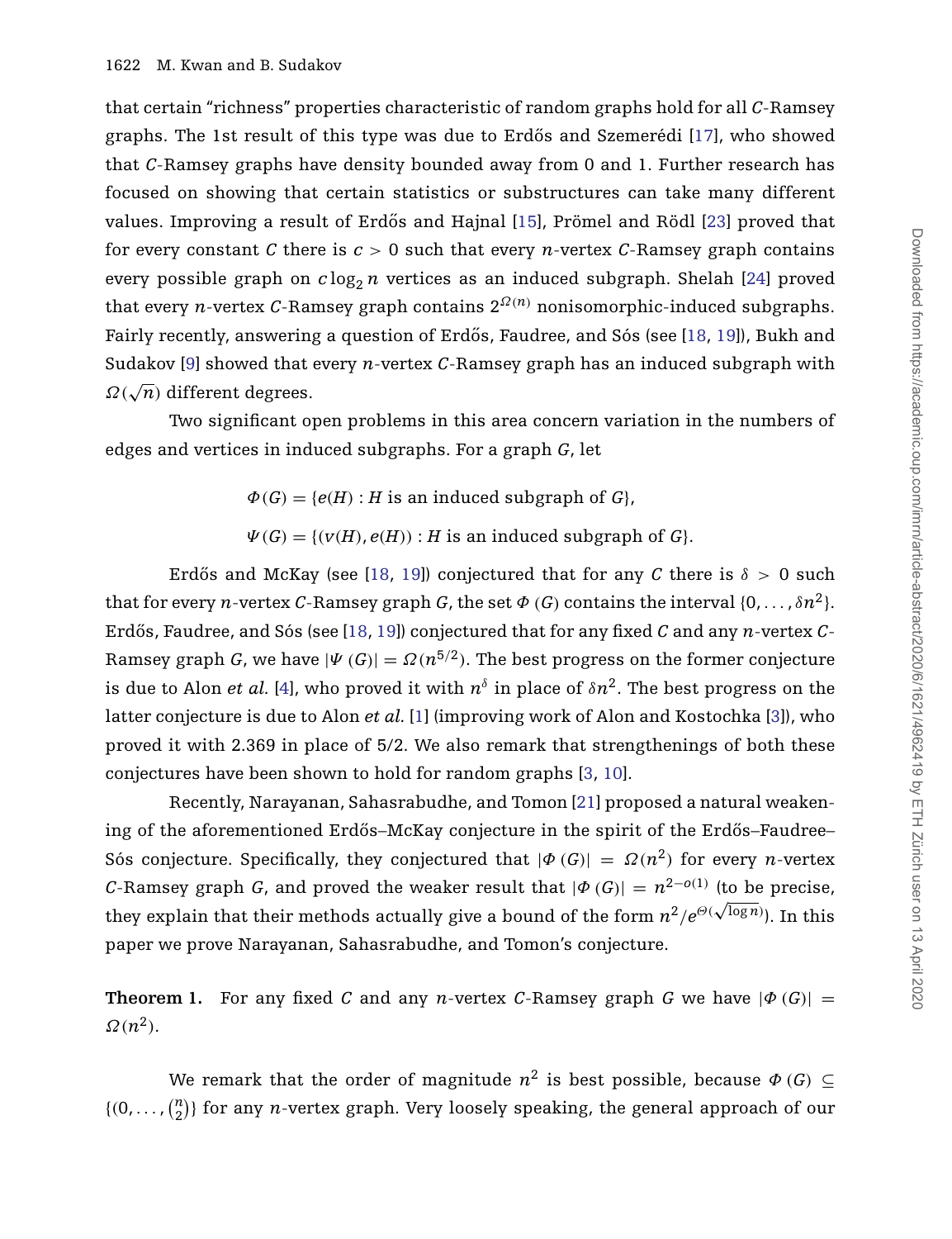<span id="page-2-1"></span>proof is similar to the proof in [\[21\]](#page-17-7), but we make a number of simplifications and introduce some new ideas that we hope will be useful for other problems.

#### **1.1 Notation and basic definitions**

We use standard asymptotic notation throughout, and all asymptotics are as  $n \to \infty$ unless stated otherwise. Floor and ceiling symbols will be systematically omitted where they are not crucial.

For two multisets *A* and *B*, let *AB* be the set of elements that have different multiplicities in *A* and *B* (so if *A* and *B* are ordinary sets, then  $A \triangle B$  is the ordinary symmetric difference  $(A \setminus B) \cup (B \setminus A)$ ). For a set  $A$ , we denote by  $\binom{A}{2}$  $\binom{A}{2}$  the set of all unordered pairs of elements of *A*.

We also use standard graph theoretic notation throughout. In particular, in a graph, the density of a set of vertices *A* is defined as  $d(A) = e(A)/\binom{|A|}{2}$  $\binom{A}{2}$ , where  $e(A)$  is the number of edges, which are contained inside *A*. Similarly, for any two sets *A* and *B*, the density between them is  $d(A, B) = e(A, B) / |A||B|$ , where  $e(A, B)$  is the number of edges between *A* and *B*. For a vertex *v* and a set of vertices *A*, we denote the set of neighbours of *v* in *A* by  $N_A$   $(v) = N(v) \cap A$  and we denote the degree of *v* into *A* by  $d_A (v) = |N_A (v)|.$ 

We also make some less standard graph theoretic definitions that will be convenient for the proof. For a pair of vertices  $\mathbf{v} = \{v_1, v_2\}$ , let  $N(\mathbf{v})$   $(N_U(\mathbf{v})$ , respectively) be the multiset union of  $N\left(v_{1}\right)$  and  $N\left(v_{2}\right)$  (of  $N_{U}\left(v_{1}\right)$  and  $N_{U}\left(v_{2}\right)$ , respectively). Let  $d\left(v\right)\,=\,d\left(v_{1}\right)+d\left(v_{2}\right)\,\left(d_{U}\left(\mathbf{v}\right)\,=\,d_{U}\left(v_{1}\right)+d_{U}\left(v_{2}\right)\right.$  respectively) be the size of  $N\left(\mathbf{v}\right)$  (of  $N_U$  (**v**), respectively), accounting for multiplicity.

#### <span id="page-2-0"></span>**2 Ideas of the Proof and Previous Work**

As mentioned in the introduction, our proof builds on some ideas of Narayanan, Sahasrabudhe, and Tomon in [\[21\]](#page-17-7). This work in turn builds on the ideas of Bukh and Sudakov in [\[9\]](#page-16-5). In this section we briefly outline the relevant ideas in both these papers and discuss the new ideas in this paper.

In [\[9\]](#page-16-5), Bukh and Sudakov proved that *n*-vertex Ramsey graphs have subgraphs with  $\Omega(\sqrt{n})$  distinct degrees. To do this, they introduced the notion of *diversity*, as follows. Say an *n*-vertex graph is  $(c, \delta)$ -diverse if for each vertex  $x \in V$ , we have  $|N(x) \triangle N(v)| < cn$  for at most  $n^{\delta}$  vertices  $v \in V$ . Roughly speaking, this means the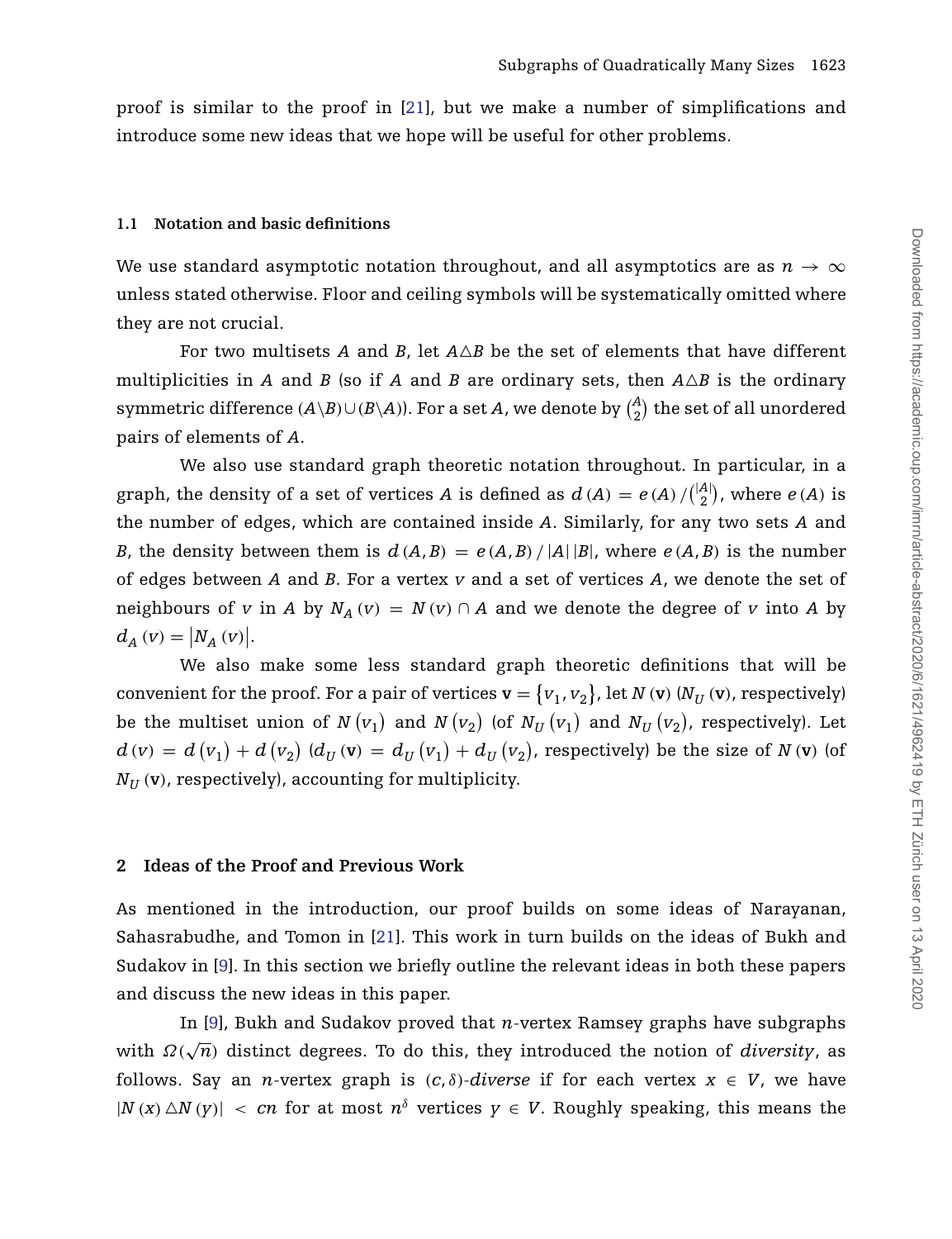neighbourhoods of most pairs of vertices are very different. Bukh and Sudakov went on to prove that for any *C* and  $\delta > 0$ , all *C*-Ramsey graphs have  $(\Omega(1), \delta)$ -diverse induced subgraphs of linear size.

Now, in an *n*-vertex *(c*, *δ)*-diverse graph *G*, consider a random vertex subset *U* obtained by including each vertex with some fixed probability *p* independently. By the diversity assumption, for most pairs of vertices *u*, *v* their degrees  $d_{\text{II}}(u)$ ,  $d_{\text{II}}(v)$  into *U* are not too strongly correlated, and the probability that they are exactly equal turns out to be  $O(1/\sqrt{n})$  (a simple intuitive reason for this probability is that  $d_U(u) - d_U(v)$ is approximately normally distributed with standard deviation  $\Theta(\sqrt{n})$ ). One may then compute that the expected number of pairs of vertices with the same degree into *U* is  $O(n^{3/2} + n^{1+\delta})$ , so provided  $\delta < 1/2$ , one may use Turán's theorem to show that there is an outcome of  $G[U]$  with  $\Omega(\sqrt{n})$  different degrees. This fact has some immediate consequences for  $|\phi(G)|$ : for example, Bukh and Sudakov observed that one can obtain *Ω(*√*n)* subgraphs with different numbers of edges simply by choosing different vertices of *U* to delete from *G*[*U*].

There are two straightforward ways one might hope to improve on this simple bound. First, we can repeat the above argument for many different values of *p*, and second, instead of deleting single vertices, we might hope to obtain a richer variety of subgraphs by adding and deleting different combinations of vertices. Narayanan, Sahasrabudhe, and Tomon [\[21\]](#page-17-7) combined both these ideas, as follows.

In an *n*-vertex  $(c, \delta)$ -diverse graph *G*, first use the pigeonhole principle to identify a set  $W_0$  of  $\Theta(\sqrt{n})$  vertices with degrees contained in a narrow interval  $[d, d + \sqrt{n}]$ , for some  $d = \Omega(n)$ . Then, for  $\Theta(\sqrt{n})$  well-separated values of p, do the following. Let U be a random subset of the vertices not in  $W_0$ , obtained by including each vertex with probability *p*. Using the diversity of *G*, one may compute that the expected number of pairs of vertices of  $W_0$  that have the same degree into *U* is  $O(|W_0|^2/\sqrt{n} + |W_0|n^{\delta}) =$  $O(n^{1/2+\delta})$ , so one can show with Turán's theorem that there is an outcome of *U* such that *W*<sub>0</sub> contains a subset *W* of  $\Omega(n^{1/2-\delta})$  vertices with different degrees into *U*. Moreover, since the initial degrees  $d(w)$  were chosen to be very similar, one can show that actually the  $d_U(w)$  are likely to still lie in an interval of length  $O(\sqrt{n})$ .

Because the degrees of vertices in *W* are so well behaved, one can then show that many different values  $e(G[U \cup Z])$  can be obtained with different subsets  $Z \subseteq W$ . Indeed, by varying the number of vertices in *Z*, one can change  $e(G[U\cup Z])$  by increments of *Θ(n)*, and by swapping low-degree vertices with high-degree vertices, one can change  $e(G[U \cup Z])$  by increments of about  $\sqrt{n}$ . That is to say, by choosing subsets  $Z \subseteq W$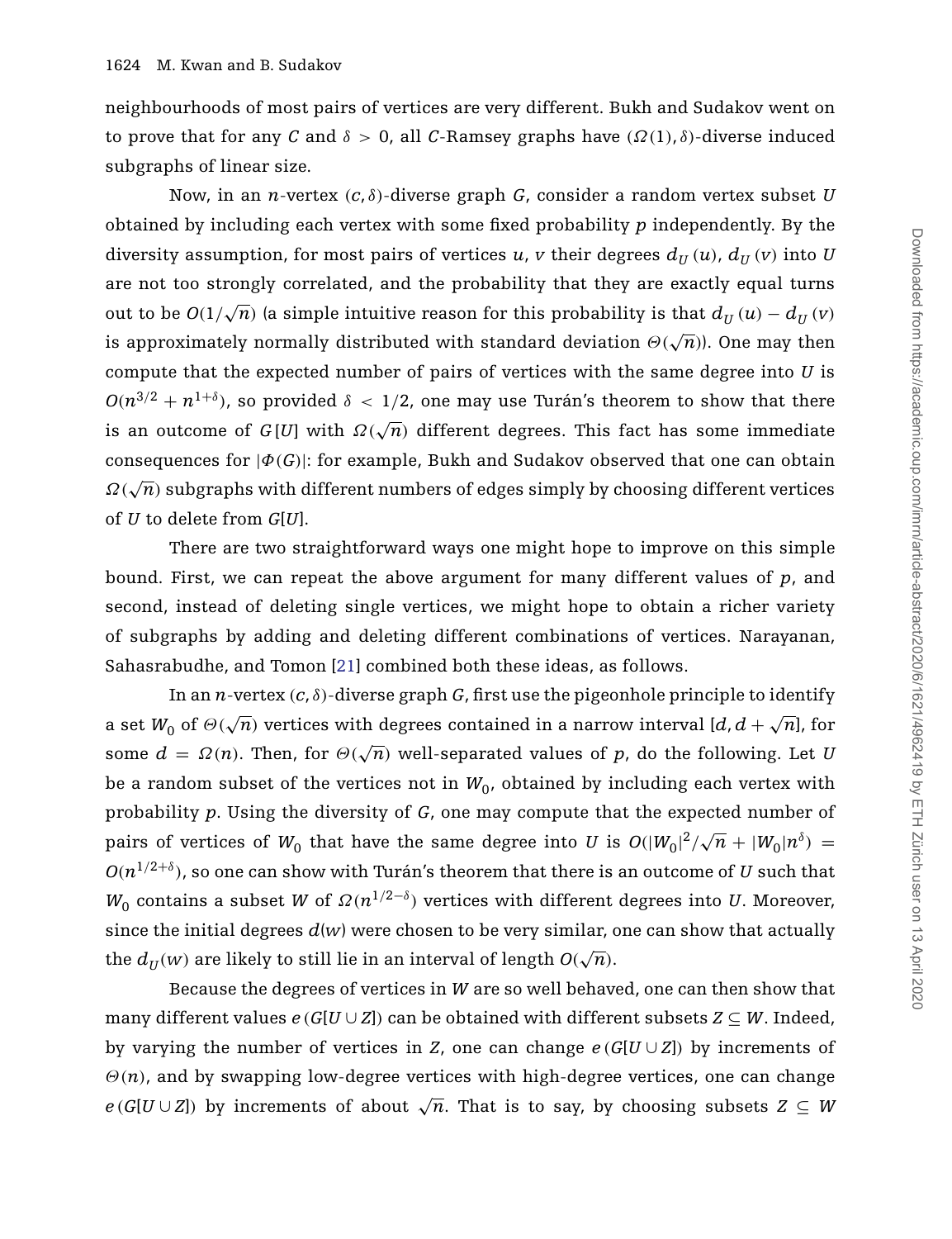of certain types, one can obtain  $\Omega(n^{1-2\delta})$  different values of  $e(G[U\cup Z])$  separated by *Ω(*√*n)* from each other.

The above ideas yield  $|\Phi(G)| = \Omega(n^{3/2-2\delta})$  in a relatively straightforward fashion. Since the diversity lemma of Bukh and Sudakov allows *δ* to be arbitrarily small, this proves that *n*-vertex *O*(1)-Ramsey graphs *G* have  $|\Phi(G)| = n^{3/2 - o(1)}$ . In order to improve this to *n*2−*o(*1*)* , one would ideally like to be able to show that for each of the *Ω(n*1−*o(*1*) )* choices of *Z* described above, one can add an additional vertex *w* ∈ *W* to *Z* in  $n^{1/2-o(1)}$  different ways to obtain about  $\sqrt{n}$  different values of  $e(G[U \cup Z \cup \{w\}])$ that "fill in" the interval between consecutive values of  $e(G[U\cup Z])$ . Unfortunately, while by construction the degrees  $d_U(w)$ , for  $w \in W$ , are different, it does not follow that the  $d_{U\cup Z}(w)$  are also different. In order to make this approach work, the authors of [\[21\]](#page-17-7) came up with a way to introduce some limited randomness into the choice of the sets *Z*, and with a rather delicate combination of concentration and anticoncentration arguments they were able to show that there are likely to be many different values of  $d_{U\cup Z}(w)$ .

There are two main obstacles that need to be overcome to prove  $|\phi(G)| = \Omega(n^2)$ with the above strategy. Most obviously, there is a factor of  $n^{\delta}$  that must be eliminated. Recall that this factor originates from the upper bound  $O(|W_0|^2/\sqrt{n} + |W_0|n^{\delta})$  on the expected number of pairs of vertices of  $W_0$  that have the same degree into  $U$ . It does not seem that this estimate itself can be improved, but the unwanted factor of  $n<sup>δ</sup>$  would disappear if we could arrange for  $W_0$  to have size  $\Omega(n^{1/2+\delta})$  instead of size  $\Theta(\sqrt{n})$ . Unfortunately, if we want  $W_0$  to be asymptotically larger than  $\sqrt{n}$ , it is no longer possible to guarantee that the degrees of vertices in  $W_0$  fall within an interval of length  $O(\sqrt{n})$ , and this would cause problems in other parts of the argument. The way we overcome this issue is by allowing two possibilities for the structure of  $W_0$ . Either  $W_0$ is a set of vertices as before or  $W_0$  is a set of disjoint *pairs* of vertices  $\{x_1, x_2\}$  with similar values of  $d\left(\lbrace x_{1}, x_{2} \rbrace\right) = d(x_{1}) + d(x_{2}).$  We may then treat these pairs as we would treat single vertices in the above argument, considering sets *Z* that are the union of some subset of the pairs in  $W_0$ . Note that there are  $\Theta(n^2)$  pairs of vertices in *G*, but only  $O(n)$  possibilities for  $d(\lbrace x_{1}, x_{2} \rbrace)$ , so this relaxation gives us a lot of flexibility. This idea actually allows us to take  $W_0$  to be of size  $\Omega(n^{3/4})$ , but also introduces some new complications that must be taken care of. In particular, Bukh and Sudakov's notion of  $(c, \delta)$ -diversity is not strong enough to deal with pairs of vertices, so in Section [3](#page-5-0) we introduce a new notion of *(δ*, *ε)-richness*.

The 2nd main obstacle concerns the final part of the argument, where one shows that there are likely to be many different values of  $d_{U\cup Z}(w)$  amongst the  $w \in W$ . In [\[20\]](#page-17-1), for this part of the argument the main random set *U* had already been fixed, so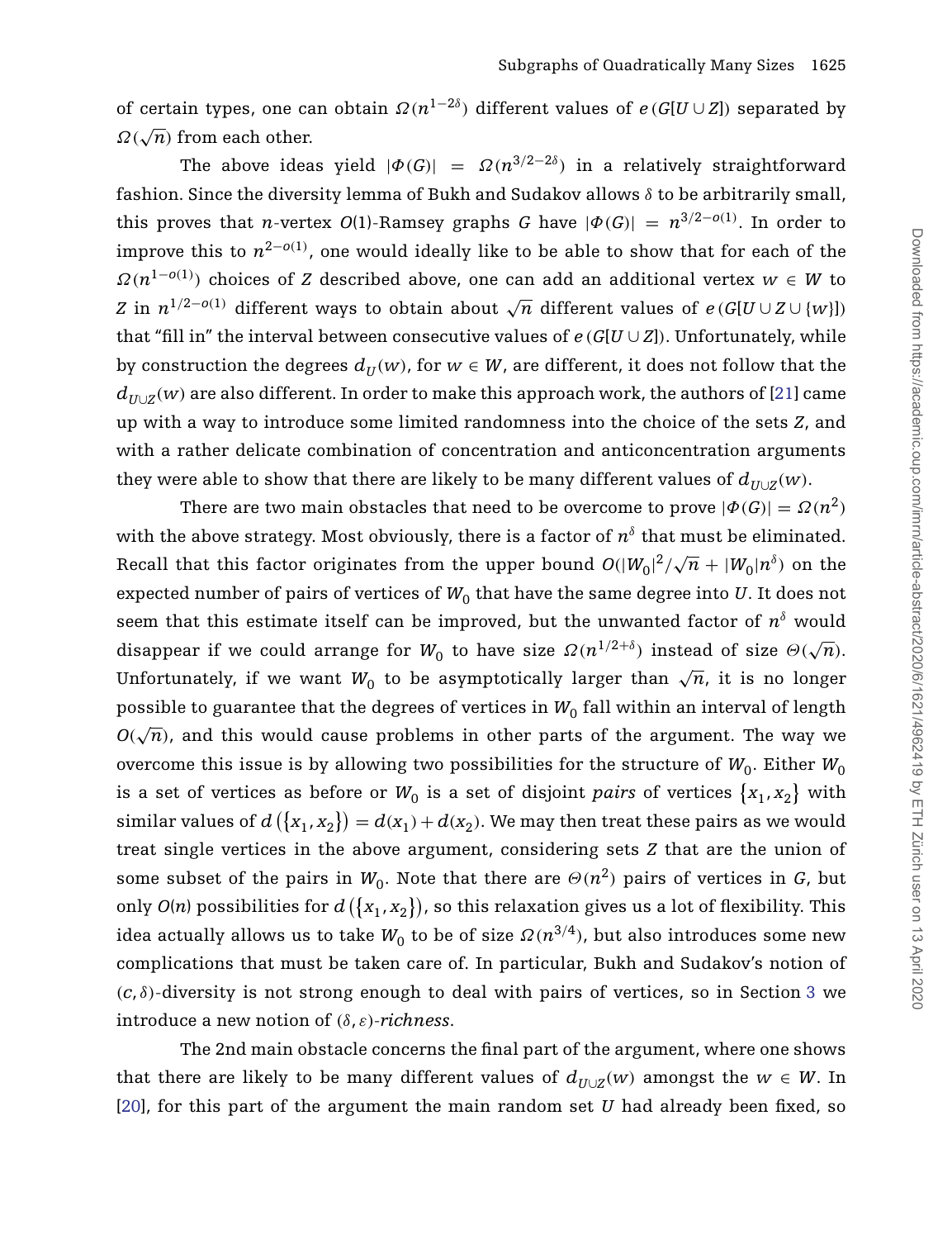the only source of randomness was the much smaller set *Z*. In this setting, in order to find close to  $\sqrt{n}$  different values of  $d_{U\cup Z}(w)$  it does not merely suffice to consider the variation induced by the random set *Z*; one must also take advantage of the separation between different  $d_{\mathcal{U}}(w)$ , and show that this approximately corresponds to separation between the  $d_{U\cup Z}(w)$ . It seems that with this approach there is an unavoidable loss of a logarithmic factor, and it is not clear how to prove a result stronger than  $|\Phi(G)| =$  $\Omega(n^2/\log n)$ .

In the present paper we take a somewhat different approach, with a "doubleexposure" technique. Specifically, we obtain our random set *U* as a random subset of about half of the vertices of a larger random set  $U_0$ . Using the ideas sketched above, we can first use the randomness of  $U_0$  to show that there are subsets  $Z \subseteq W_0$  that give  $\Omega(n)$ different values of  $e(G[U_0\cup Z])$  separated by  $\Omega(\sqrt{n})$  from each other. Then, we can use the randomness of  $U \subseteq U_0$  to show that for most *Z* there are  $\Omega(\sqrt{n})$  different values of  $d_{I_{I\cup I}(W)}$ , leading to  $\Omega(\sqrt{n})$  different values of *e* (*G* [*U* ∪ *Z* ∪ {*w*}]) closely clustered around  $e(G[U\cup Z])$ . Of course, we also need to show that this 2nd round of randomness did not cause too much damage to the separation we established with the 1st round; we need to show that the  $e(G[U\cup Z])$  are likely to be well separated from each other, using the fact that the  $e\left(G\left[U_0 \cup Z\right]\right)$  were chosen to be well separated from each other. This can be done by taking advantage of the particular structure of the sets *Z*, and considering an appropriate notion of what it means for a sequence of values to be "well separated".

#### <span id="page-5-0"></span>**3 Basic Tools**

In this section we give a number of general results, which will be useful in the proof of Theorem [1.](#page-1-0) Some of these are well known and some are new.

First, as mentioned in the introduction, the following lemma is due to Erdős and Szemerédi [\[17\]](#page-17-2).

<span id="page-5-1"></span>**Lemma 2.** For any C there exists  $\varepsilon > 0$  such that every C-Ramsey graph has edge density between  $\varepsilon$  and  $1 - \varepsilon$ .

Next, we need the notion of *diversity*, introduced by Bukh and Sudakov [\[9\]](#page-16-5). Recall from Section [2](#page-2-0) that an *n*-vertex graph is  $(c, \delta)$ -diverse if for each vertex  $x \in V$ , we have  $|N(x) \triangle N(y)|$  *< cn* for at most  $n^{\delta}$  vertices  $y \in V$ . Roughly speaking, this means the neighbourhoods of most pairs of vertices are very different. As in [\[9,](#page-16-5) [21\]](#page-17-7), the significance of this notion for us is that in a diverse graph, if *U* is a random set of vertices, then for most pairs of vertices their degrees into *U* are not too strongly correlated. In addition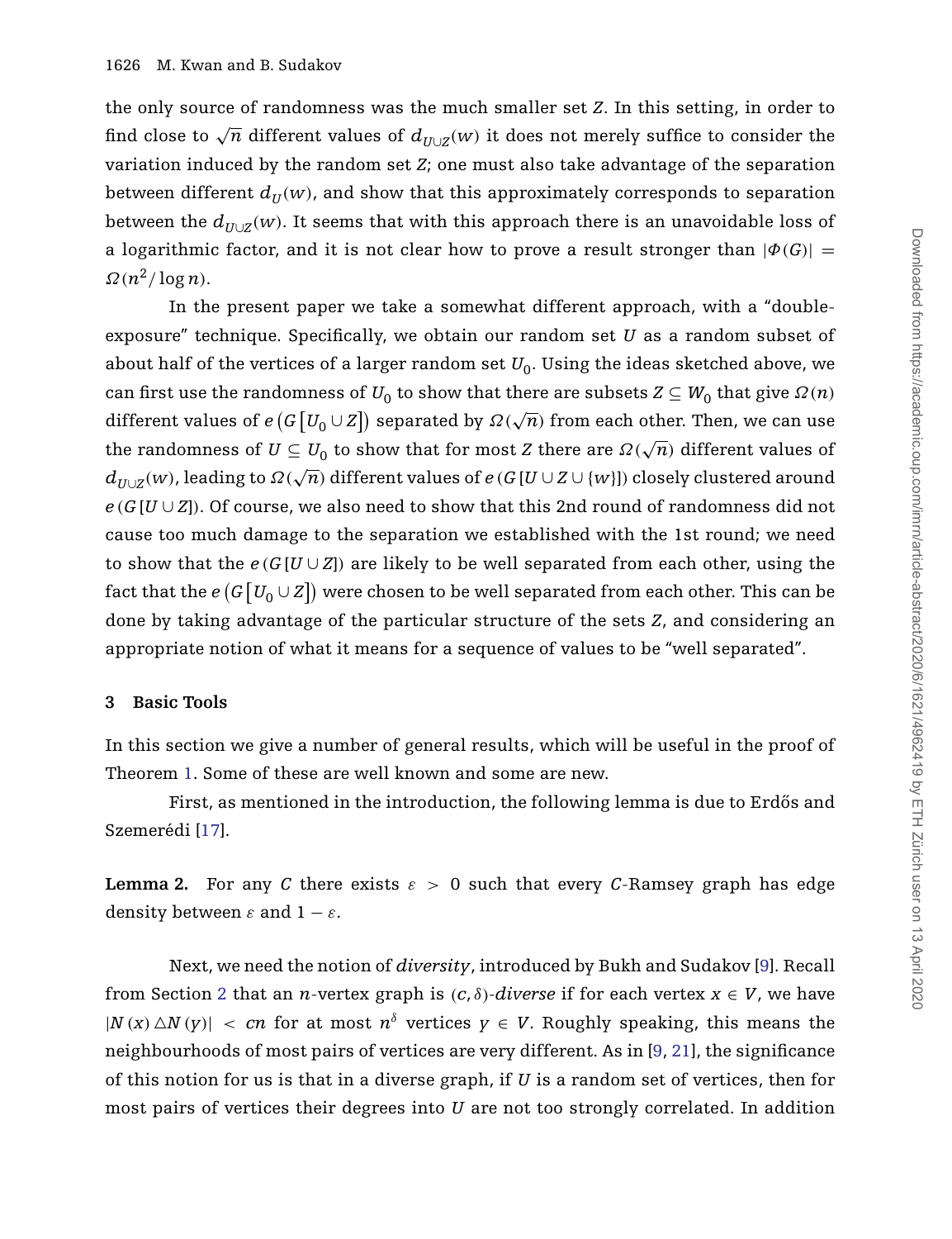to this basic notion of diversity we also introduce a notion of diversity for *pairs* of vertices. Say an *n*-vertex graph is  $(c, \delta, \alpha)_2$ -div*erse* if for each pair of vertices  $\mathbf{x} = \big\{x_1, x_2\big\}$  $\text{such that } |N(x_1) \triangle N(x_2)| \ge \alpha n$ , one cannot find  $n^{\delta}$  other pairs  $\mathbf{y} = \{y_1, y_2\}$ , disjoint to **x** and each other, such that  $|N(\mathbf{x}) \triangle N(\mathbf{y})| < cn$  (recall from Section [1.1](#page-2-1) the nonstandard multiset definitions of  $N(\mathbf{x})$ ,  $N(\mathbf{y})$ , and  $N(\mathbf{x}) \triangle N(\mathbf{y})$ .

In this paper, it will be convenient to deduce diversity from a slightly stronger condition. Say an *n*-vertex graph is  $(\delta, \varepsilon)$ -rich if for any vertex subset *W* with  $|W| > \delta n$ , at most  $n^{\delta}$  vertices *v* have  $|N(v) \cap W| < \varepsilon |W|$  or  $|\overline{N(v)} \cap W| < \varepsilon |W|$ .

<span id="page-6-0"></span>**Lemma 3.** Let *G* be a  $(\delta, \varepsilon)$ -rich graph on a set *V* of *n* vertices, with  $\delta \leq 1/2$ . Then,

- 1. *G* is *(ε/*2, *δ)*-diverse;
- 2. *G* is  $(\alpha \varepsilon/2, \delta, \alpha)_2$ -diverse for any  $\alpha \geq 2\delta$ ;
- 3. *G* has at most  $n^{1+\delta}$  pairs  $\{x_1, x_2\} \in \binom{V}{2}$  $\binom{V}{2}$  with  $|N(x_1) \triangle N(x_2)| < (\varepsilon/2) n$ .

**Proof.** For the 1st statement, for each vertex *x* either  $|N(x)| \ge n/2$  or  $|\overline{N(x)}| \ge n/2$ . In the former case, for all but at most  $n^{\delta}$  vertices y we have  $|N(x) \cap \overline{N(y)}| > \varepsilon |N(x)| > \varepsilon n/2$ , and in the latter case for all but at most  $n^{\delta}$  vertices *y* we have  $|\overline{N(x)} \cap N(y)| > \varepsilon |\overline{N(x)}| >$ *ε* $n/2$ . In either case, there are at most  $n^{\delta}$  vertices *y* with  $|N(x) \triangle N(y)| < \varepsilon n/2$ , as desired.

For the 2nd statement, note that if  $|N(x_1) \triangle N(x_2)| \ge \alpha n$  then  $|N(x_1) \cap N(x_2)| \ge$  $\alpha$  *(α/2) n* or  $|N(x_1) \cap N(x_2)| \geq (\alpha/2) n$ . Suppose that there were a pair **x** and a collection *Y* of  $n^{\delta}$  pairs contradicting  $(\alpha \varepsilon/2, \delta, \alpha)_2$ -diversity, and suppose without loss of generality  $\text{that } |N(x_1) \cap N(x_2)| \geq (\alpha/2) n \geq \delta n. \text{ Then, for each vertex } y \text{ in each } y \in Y,$ 

$$
|\overline{N(y)}\cap N(x_1)\cap N(x_2)|\leq |N(x)\triangle N(y)|<(\alpha\epsilon/2)n\leq \epsilon |N(x_1)\cap N(x_2)|,
$$

and the set of all such *y* would contradict  $(\delta, \varepsilon)$ -richness.

For the 3rd statement, we will show that for each of the *n* choices of  $x_1$  there are at most  $n^{\delta}$  pairs  $\{x_1, x_2\} \in {V_2 \choose 2}$  $\binom{V}{2}$  with  $|N(x_1) \triangle N(x_2)| < (\varepsilon/2) n$ . Consider any vertex  $x_1$  and suppose without loss of generality that  $\big|N\left(x_1\right)\big| \,\ge\, n/2.$  There are at most  $n^\delta$  $\text{vertices } x_2 \text{ with } N\left(x_2\right) \cap N\left(x_1\right) \, < \, \varepsilon n/2 \text{, and for all other } x_2 \text{ we have } |N\left(x_1\right) \triangle N\left(x_2\right)| \, \geq \, 1$  $|N(x_2) \cap N(x_1)|$  $\geq (\varepsilon/2) n.$ 

Now, we show that every *C*-Ramsey graph contains a rich induced subgraph of linear size. The proof approach is based on a related lemma due to Bukh and Sudakov [\[9,](#page-16-5) Lemma 2.2], which in turn uses ideas from [\[23,](#page-17-3) [24\]](#page-17-4).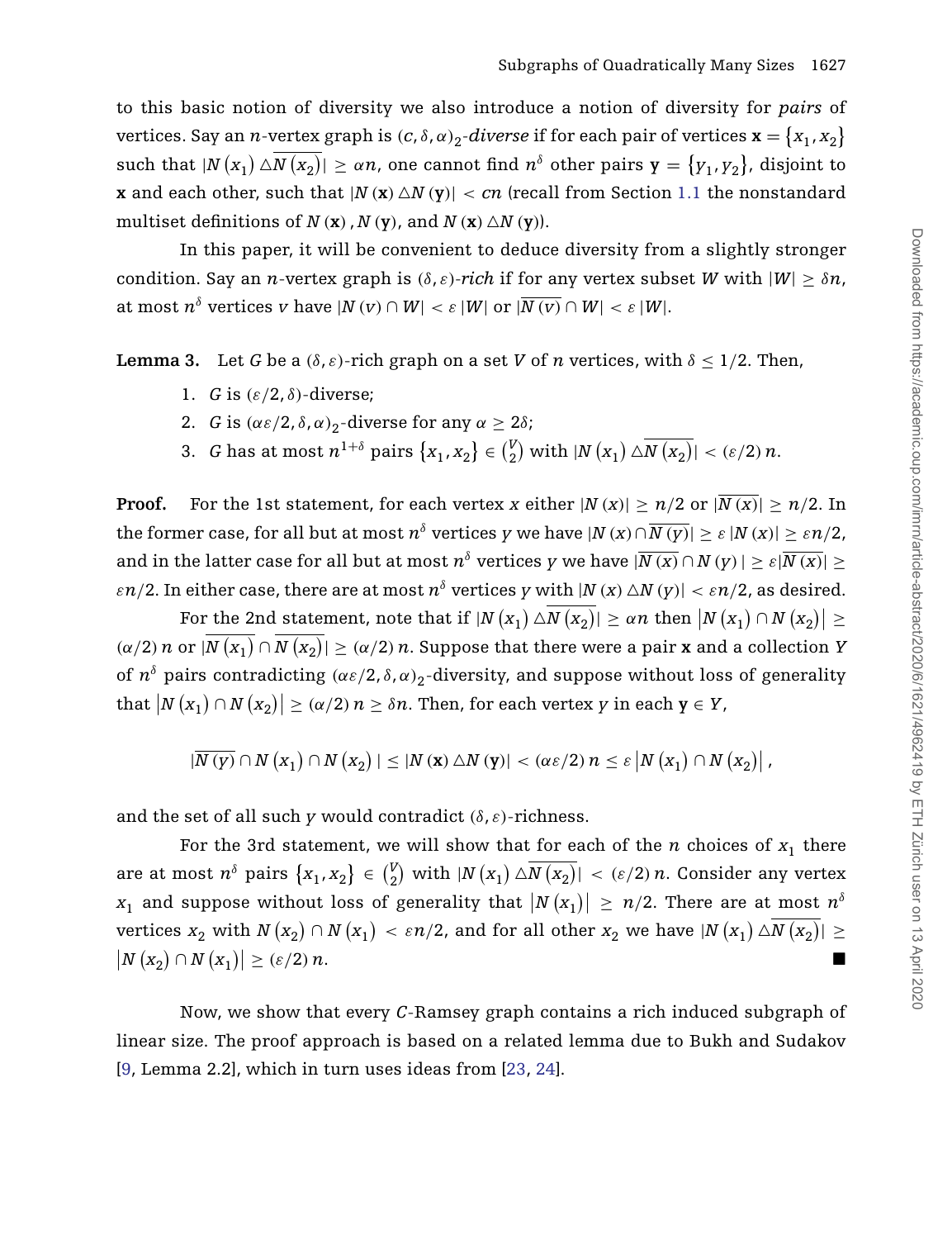<span id="page-7-1"></span>**Lemma 4.** For any  $C, \delta > 0$ , there exist  $\varepsilon = \varepsilon(C) > 0$  and  $c = c(C, \delta) > 0$  such that every *n*-vertex *C*-Ramsey graph contains a *(δ*, *ε)*-rich induced subgraph on at least *cn* vertices.

**Proof.** Suppose for the purpose of contradiction that every set of at least *cn* vertices fails to induce a  $(\delta, \varepsilon)$ -rich subgraph, for  $c, \varepsilon$  to be determined. For some large  $K = K(C)$ to be determined, we will inductively construct a sequence of induced subgraphs  $G =$  $G[U_0] \supseteq G[U_1] \supseteq \cdots \supseteq G[U_K]$  and disjoint vertex sets  $S_1, \ldots, S_K$  such that for all *i*,  $|U_i|$  ≥ (δ/4) | $U_{i-1}$ |,  $|S_i|$  =  $(cn)^{\delta}/2$ ,  $S_i$  ⊆  $U_{i-1}$ , and

<span id="page-7-0"></span>
$$
[d(S_i, S_j) < 4\varepsilon \text{ for all } j > i] \text{ or } [d(S_i, S_j) > 1 - 4\varepsilon \text{ for all } j > i]. \tag{1}
$$

This will suffice, as follows. Without loss of generality suppose that the 1st case of Equation [\(1\)](#page-7-0) holds for at least half of the choices of *i*, and let *S* be the union of the corresponding *S<sub>i</sub>*. Then one can compute  $d(S) < 4\varepsilon + 2/K$ . For sufficiently small  $\varepsilon$  and large *K* this density is too low for *G* [*S*] not to contain a homogeneous subgraph of size *C* log*n*, by Lemma [2.](#page-5-1)

Let  $U_0 = V(G)$ . For  $1 \leq i \leq K$  we will construct  $U_i, S_i$ , assuming  $U_0, \ldots, U_{i-1}$ , *S*<sub>1</sub>, *...* , *S*<sub>*i*−1</sub> have already been constructed. For *c* ≤  $(δ/4)<sup>K</sup>$  we have  $|U_{i-1}| ≥ cn$ , so by  $a$ ssumption  $U_{i-1}$  contains a set  $W$  of at least  $\delta|U_{i-1}|$  vertices and a set  $Y$  of  $(cn)^{\delta}$  vertices contradicting  $(\delta, \varepsilon)$ -richness. Suppose without loss of generality that  $|N_{U_{i-1}}(v) \cap W| \leq$ *ε* |*W*| for half the vertices  $v \in Y$ , and let  $S_i$  be the corresponding subset of *Y*. Then, let  $U = W \setminus S_i$ , so  $|U| \geq |W|/2$ , and let  $U_i \subseteq U$  be the set of vertices  $v \in U$  with  $d\left(\{v\},S_i\right) \leq 4\varepsilon.$ Now, we just need to show  $|U_i| \ge (\delta/4) |U_{i-1}|$ . To this end, first observe that for all  $y \in S_i$  $w$ **e** have  $d$  ({ $y$ },  $U$ ) =  $d_U(y) / |U| \leq (e |W|) / (|W|/2) = 2e$ . Then,

$$
4\varepsilon |U\setminus U_i| < \sum_{v\in U\setminus U_i} d\left(\{v\}, S_i\right) \leq \frac{e\left(U, S_i\right)}{\left|S_i\right|} = \frac{|U|}{\left|S_i\right|} \sum_{y\in S_i} d\left(\{y\}, U\right) \leq 2\varepsilon |U|,
$$

 $\text{Simplify that } |U_i| > |U|/2 \ge (\delta/4) |U_{i-1}|$ , as desired.

Next, we will use a very slight variation of the Erdős-Littlewood-Offord theorem. Say a random variable is of *(n*, *p)-Littlewood–Offord type* if it can be expressed in the form  $X = a_1 \xi_1 + \cdots + a_n \xi_n + C$ , where  $a_1, \ldots, a_n \in \mathbb{Z} \setminus \{0\}$  and  $C \in \mathbb{Z}$  are fixed and *ξ*0, *...* , *ξ<sup>n</sup>* are independent, identically distributed *p*-Bernoulli random variables (taking the value 1 with probability *p* and the value 0 with probability  $1 - p$ ). The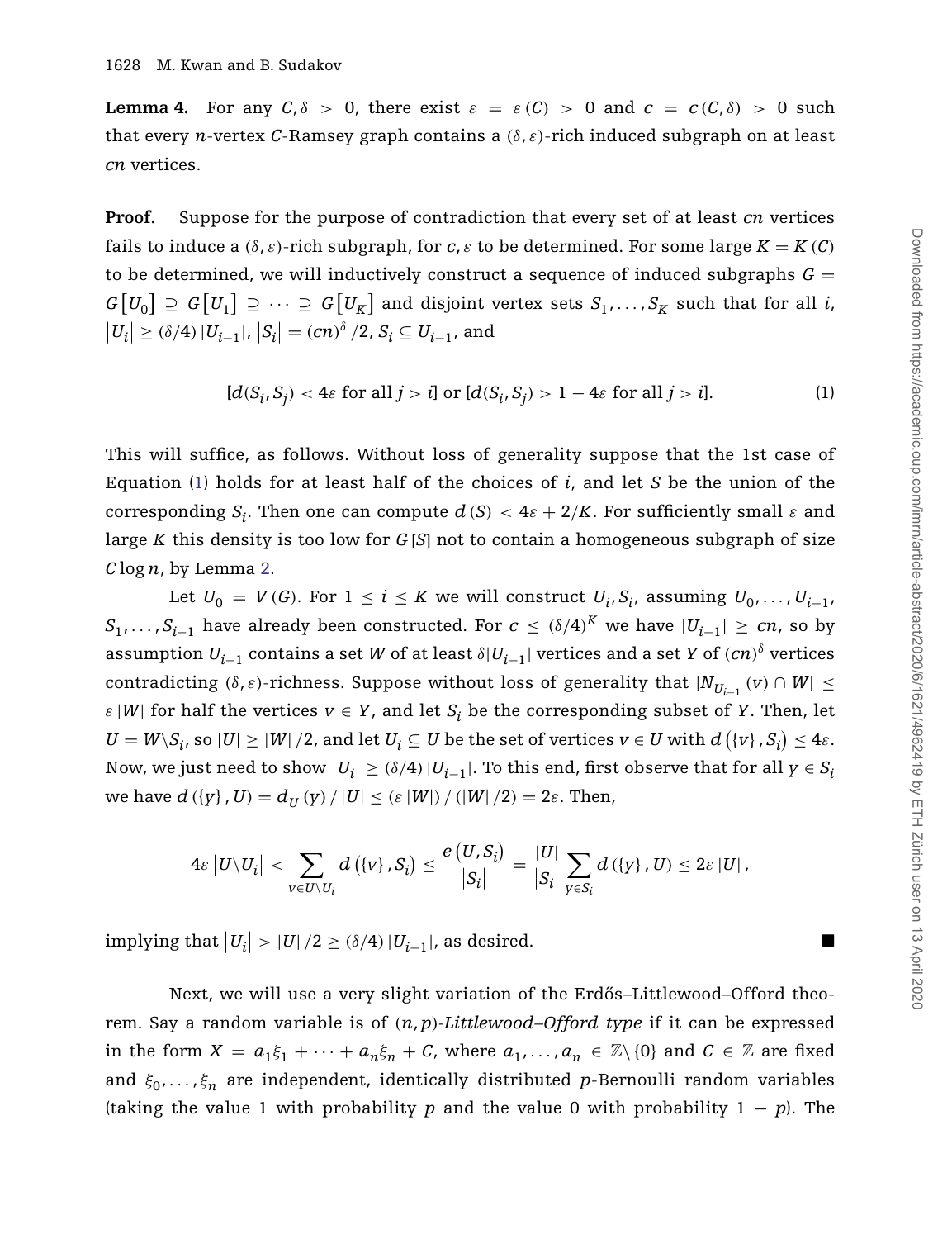following variation of the Erdős–Littlewood–Offord theorem follows from, for example, [\[8,](#page-16-10) Lemma A.1].

<span id="page-8-1"></span>**Lemma 5.** Suppose *X* is of  $(n, p)$ -Littlewood–Offord type, for  $p = \Omega(1)$  and  $1 - p =$ *Ω* (1). Then for any  $x \in \mathbb{Z}$ , Pr  $(X = x) = O(1/\sqrt{n})$ .

Finally, throughout the proof we will use Markov's inequality, Chebyshev's inequality, the Chernoff bound, the Azuma–Hoeffding inequality, and Turán's theorem. Statements and proofs of all of these can be found, for example, in [\[5\]](#page-16-11).

## **4 Proof of Theorem 1**

Very broadly, as outlined in Section [2,](#page-2-0) the basic idea of our proof is similar to the proof in [\[21\]](#page-17-7). We will find many induced subgraphs *G*[*U*] with "well-separated" numbers of edges, and we will augment these subgraphs in many different ways. To be precise, Theorem [1.](#page-1-0) will be an immediate consequence of the following lemma.

<span id="page-8-0"></span>**Lemma 6.** For any *C* there is  $c = c(C) > 0$  such that the following holds. For any *n*-vertex *C*-Ramsey graph *G* and any *m* satisfying  $cn^2 \le m \le 2cn^2$ , there are disjoint subsets *U*, *W* ⊆ *V* with  $|e(U) - m| = O(n^{3/2})$  and  $|W| = O(\sqrt{n})$  such that

$$
|\{e(U\cup Z):Z\subseteq W\}|=\Omega(n^{3/2}).
$$

**Proof of Theorem 1 given Lemma 6.** For any *U*, *W* as in Lemma [6,](#page-8-0) we have

$$
|e(U \cup W) - e(U)| = O(n^{3/2}),
$$

 $\text{because} \; |W| = O(\sqrt{n})$  and each  $w \in W$  has fewer than  $n$  neighbours in  $U \cup W.$  That is to say, the  $\Omega(n^{3/2})$  values of  $e(U \cup Z)$  are contained in an interval of length  $O(n^{3/2})$  centred at  $e(U)$ . By applying Lemma [6](#page-8-0) to  $\Omega(\sqrt{n})$  values of *m* each separated by a sufficiently large multiple of  $n^{3/2}$ , we therefore get  $\Omega(n^2)$  different subgraph sizes. ■

The sets *W* in Lemma [6](#page-8-0) will be comprised of multiple disjoint subsets *S*, *T*, *X* with different roles. Roughly speaking, given some  $Z \subseteq W$  containing exactly one element of *X*, we will be able to increase the number of edges in  $e(U \cup Z)$  by  $\Theta(n)$  by adding an element of *S* to *Z*, we will be able to increase the number of edges by  $\Theta(\sqrt{n})$ by exchanging an element of *S* in *Z* with an element of *T*, and we will be able to modify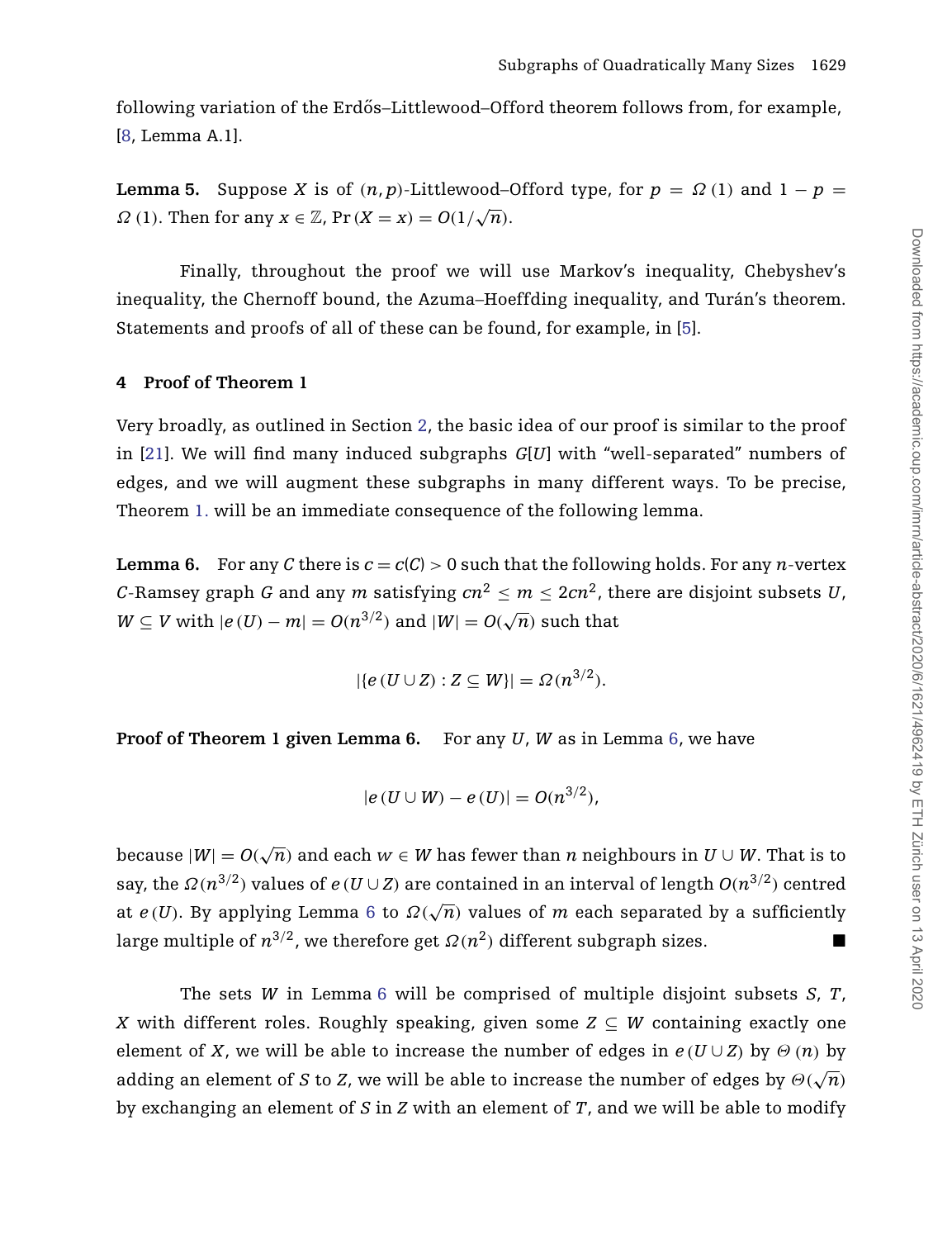$e(U \cup Z)$  very finely by  $\Theta(\sqrt{n})$  different amounts by making different choices for the single element of *X* in *Z*. With different combinations of these operations we will be able to obtain *Ω*(*n*<sup>3/2</sup>)</sub> different values of *e* (*U* ∪ *Z*).

As outlined in Section [2,](#page-2-0) due to some technical obstacles we were not actually able to construct sets *U*, *S*, *T*, *X* that give us control over subgraph sizes in such a simplistic way. Perhaps our most important new idea, which gives us a lot of flexibility, is that we may allow *S*, *T*, *X* to be sets of disjoint *pairs* of vertices rather than just vertex sets. The following lemma will be a starting point for our construction.

<span id="page-9-0"></span>**Lemma 7.** For any C there is  $c > 0$  such that the following holds. For any *n*-vertex C-Ramsey graph *G* and any *m* satisfying  $cn^2 \le m \le 2cn^2$ , there is a vertex set  $U_0 \subseteq V$  with  $|e(U_0) - 4m| = O(n^{3/2})$  and sets *S*, *T*, *X* of size  $\Theta(\sqrt{n})$  such that

- 1. either  $U_0$ , *S*,  $T$ ,  $X \subseteq V$  are disjoint sets of vertices or *S*,  $T$ ,  $X \subseteq V_2$  $\binom{v}{2}$  are sets of disjoint *pairs* of vertices such that no vertex appears in more than one of *U*0, *S*, *T*,*X*;
- 2. there is  $d = \Theta(n)$  such that  $d_{U_0}(\mathbf{x}) = d + O(\sqrt{n})$  for each  $\mathbf{x} \in S \cup T \cup X$ ;
- 3. the degrees from *S* into  $U_0$  are smaller by  $\Omega(\sqrt{n})$  than the degrees from *T* into  $U_0$  (i.e.,  $\min_{\mathbf{x} \in T} d_{U_0}(\mathbf{x}) - \max_{\mathbf{x} \in S} d_{U_0}(\mathbf{x}) = \Omega(\sqrt{n})$ );
- 4. for each  $\{x, y\} \in \binom{X}{2}$  $\binom{X}{2}$ , we have  $|N_{U_0}(\mathbf{x}) \triangle N_{U_0}(\mathbf{y})| = \Omega(n)$ .

Note that when we write a variable name in bold, it may be a single vertex or a pair of vertices. Also, we emphasise that we are thinking of *C* as a fixed constant, so the constants implied by the asymptotic notation in Lemma [7](#page-9-0) may depend on *C* (but nothing else).

We will prove Lemma [7](#page-9-0) in Section [4.1.](#page-11-0) Without going into too much detail about the proof, the idea is to first apply Lemma [4](#page-7-1) to reduce to an induced subgraph with rich neighbourhoods, then use the pigeonhole principle to find a large set *L* of either vertices or pairs of vertices with very similar degrees. Then, we choose  $U_0$  randomly and choose *S*, *T*, *X*  $\subseteq$  *L* based on this random outcome to satisfy the properties in Lemma [7.](#page-9-0)

Now, consider a *C*-Ramsey graph *G*, let *c* be as in Lemma [7,](#page-9-0) and consider some *m* satisfying  $cn^2 \le m \le 2cn^2$ . Apply Lemma [7](#page-9-0) to obtain sets  $U_0$ , *S*, *T*, *X*, and let *c'* be a constant such that

<span id="page-9-1"></span>
$$
\min_{\mathbf{x}\in T} d_{U_0}(\mathbf{x}) - \max_{\mathbf{x}\in S} d_{U_0}(\mathbf{x}) \ge 8c'\sqrt{n}
$$
\n(2)

(such a constant exists by the 3rd property of Lemma [7\)](#page-9-0).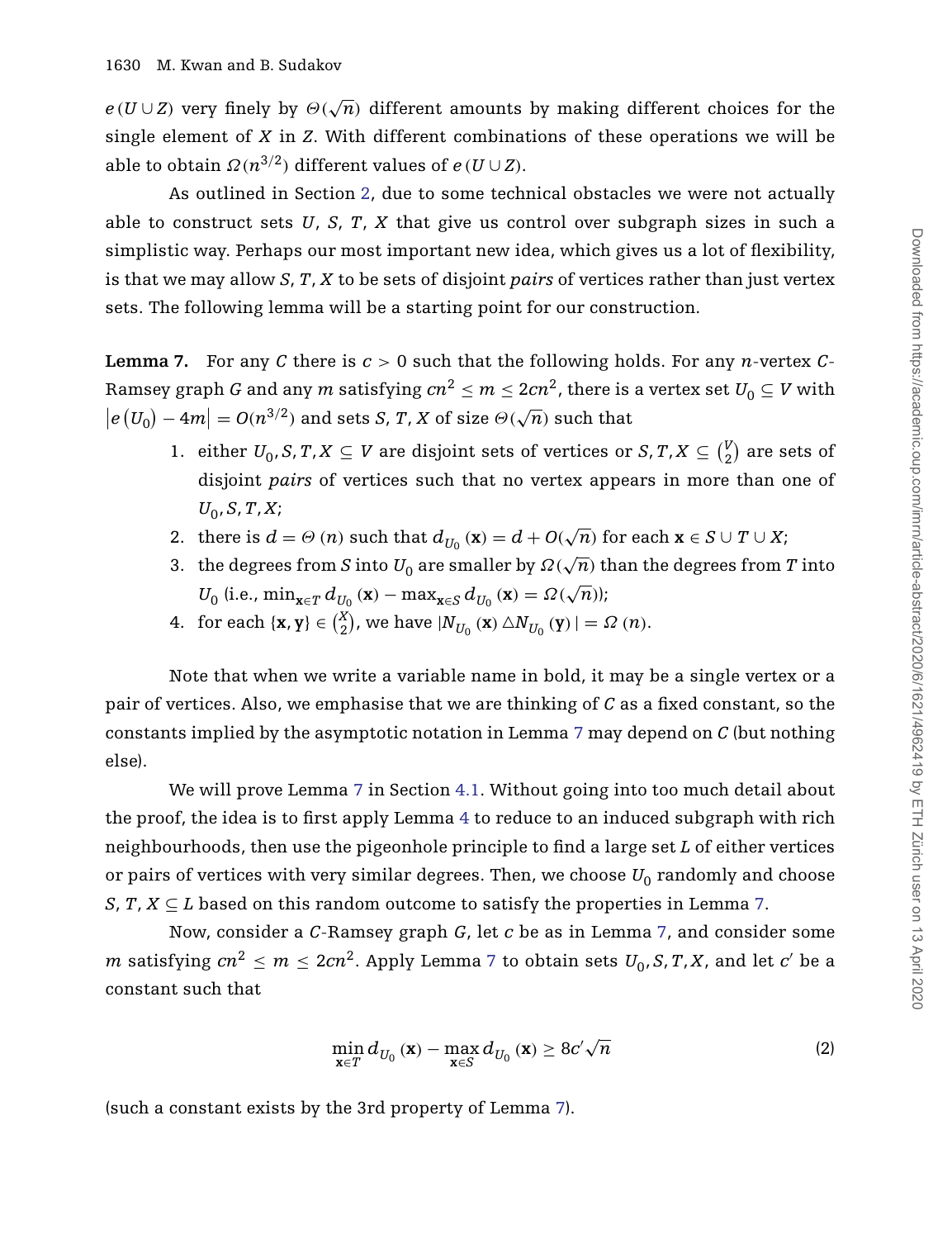Fix an ordering of the elements of  $S$  and of  $T$ , and let  $P$  be the set of pairs *(k, i)* ∈  $\mathbb{Z}^2$  with  $c' \sqrt{n} \le k \le 2c' \sqrt{n}$  and  $0 \le i \le c' \sqrt{n}$ . For each  $(k, i) \in \mathcal{P}$ , define the set  $Z_{k,i}$  to contain the vertices of the 1st  $k - i$  elements from *S* and the 1st *i* elements from *T*. Note that  $e(Z_{k,0} \cup U_0) - e(Z_{k-1,0} \cup U_0) = \Theta(n)$  for each k, because  $d_{U_0}(\mathbf{x}) = \Theta(n)$  for each  $\mathbf{x} \in S$  by the 2nd property of Lemma [7.](#page-9-0) Also note that  $e(Z_{k,i} \cup U_0) - e(Z_{k,i-1} \cup U_0) =$  $\Theta(\sqrt{n})$  for each *k*, *i*, by the 2nd property of Lemma [7,](#page-9-0) Equation [\(2\)](#page-9-1) and the fact that  $e(Z_{k,i}) - e(Z_{k,i-1}) \leq 2c' \sqrt{n}$ . Therefore, as  $(k,i)$  varies lexicographically, the  $e(Z_{k,i} \cup U_0)$ comprise *Ω (n)* roughly evenly spaced values.

Now, let *U* be a random subset of  $U_0$ , where each vertex is present with probability 1/2 independently. We would like some approximation of the spacing described above still to hold for the collection of random values  $e(U_{k,i})$ , where  $U_{k,i}$  = *Z*<sub>*k*,*i*</sub> ∪ *U*. Also, we want to use the randomness of *U* to show that for most *k*, *i*, the **x** ∈ *X* have  $\Omega(\sqrt{n})$  different degrees  $d_{U_k}$ , (x) into  $U_{k,i}$ . In Section [4.2](#page-13-0) we will prove the following lemma, from which Lemma [6](#page-8-0) will easily follow.

<span id="page-10-0"></span>**Lemma 8.** Let *G* be a *C*-Ramsey graph, let *S*, *T*, *X*, *d* be obtained from an application of Lemma [7,](#page-9-0) and let  $Z_{k,i}$ , *U*,  $U_{k,i}$  be as defined above. Then, there are constants *M*, *β*, *Q* > 0 (with  $Q \geq 3\beta$ ) such that for each  $c' \sqrt{n} \leq k \leq 2c' \sqrt{n}$ , the following hold:

- 1. With probability at least 0.99, there is a set  $\mathcal{I}_k$  of  $(1 \beta/(2M)) c' \sqrt{n}$  values of *i* with the following property. For each  $i \in I_k$ , there is a set  $X_{k,i} \subseteq X$  of size  $\Omega(\sqrt{n})$  such that the  $d_{U_{k,i}}(\mathbf{x})$ , for  $\mathbf{x} \in X_{k,i}$ , are distinct, and all lie in the interval between  $d/2 - Q\sqrt{n}$  and  $d/2 + Q\sqrt{n}$ .
- 2. Let  $e_{k,i} = e(Z_{k,i}) + e(Z_{k,i}, U) = e(U_{k,i}) e(U)$ . With probability at least 0.99,

$$
|e_{k,0}-\mathbb{E}e_{k,0}|\leq \Omega n.
$$

- 3. With probability at least  $1/2$ ,  $e_{k,c}\sqrt{n} e_{k,0} \geq 3\beta n$ .
- 4. Let  $\Delta_{k,i} = e_{k,i} e_{k,i-1}$ . With probability at least 0.99,

$$
\sum_{|\varDelta_{k,i}|\geq M\sqrt{n}}|\varDelta_{k,i}|\leq \beta n
$$

(that is to say, the "unusually large" increments  $\Delta_{k,i}$  have low total volume).

Again we emphasise that we are thinking of *C* as fixed, so *M*, *β*, *Q* may depend on *C*, via *c* and the constants implied by the asymptotic notation in Lemma [7.](#page-9-0)

Now we can prove Lemma [6](#page-8-0) given Lemmas [7](#page-9-0) and [8.](#page-10-0)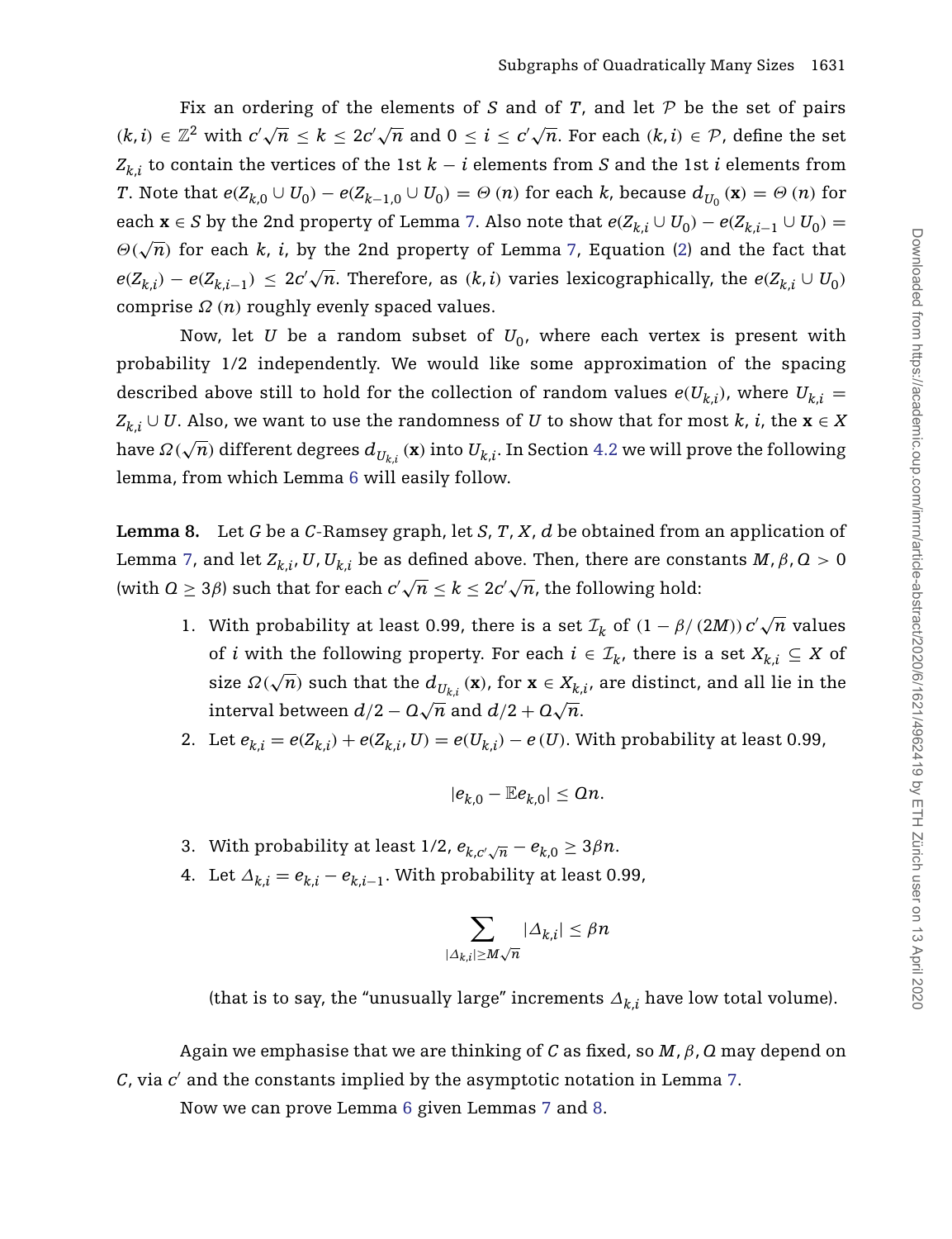**Proof of Lemma 6.** Apply Lemma [7](#page-9-0) to obtain  $U_0$ , *S*, *T*, *X*, and define  $P$ , *U*,  $Z_{k,i}$ ,  $U_{k,i}$  as above. We will prove the statement of the lemma for *W* being the set of all the vertices in *S* ∪ *T* ∪ *X*.

For each  $c'\sqrt{n}~\leq~k~\leq~2c'\sqrt{n}$ , with probability at least 0.4, all four parts of Lemma [8](#page-10-0) are satisfied. Let  $K$  be the set of such *k*. Then  $\mathbb{E}[c'\sqrt{n} - |\mathcal{K}|] \leq (0.6) c'\sqrt{n}$ , so by Markov's inequality, with probability at least 1 – 0.6/0.8 = 1/4 we have  $|K| \ge$  $(0.2) c' \sqrt{n}$ . Also, note that  $|\mathbb{E}e(U) - m| = O(n^{3/2})$  and there are  $O(n^3)$  pairs of edges in *G* whose presence in *G* [*U*] are dependent (this can only occur if they share a vertex). So, Var  $e$  (*U*) =  $O(n^3)$  and by Chebyshev's inequality,  $|m − e$  (*U*) =  $O(n^{3/2})$  with probability at least 0.9. Fix an outcome of *U* satisfying both these events, which hold together with probability at least 0.15.

For each *k*, we have

$$
\mathbb{E}e_{k,0} - \mathbb{E}e_{k-1,0} = (e(Z_{k,0} \cup U_0) - e(Z_{k-1,0} \cup U_0))/2 = \Theta(n),
$$

since  $\mathbb{E}d_U(\mathbf{x}) = d_{U_0}(\mathbf{x})/2$  for each  $\mathbf{x} \in S$ . Let  $K' \subseteq K$  contain every qth element of K, for sufficiently large *q* such that the values of  $\mathbb{E}e_{k,0}$ , for  $k \in \mathcal{K}'$ , are separated by at least 4*Qn*. Then,  $|K'| = \Theta(\sqrt{n})$ , and by part 2 of Lemma [8,](#page-10-0) the values of  $e_{k,0}$ , for  $k \in \mathcal{K}'$ , are separated by at least 2*Qn*.

Next, by part 3 of Lemma [8](#page-10-0) we have  $e_{k,c'\sqrt{n}} - e_{k,0} \geq 3\beta n$  for each  $k \in \mathcal{K}'$ . Consider the range of integers between  $e_{k,0}$  and  $e_{k,0}+3\beta n$ , and within this range consider  $2\beta\sqrt{n}/M$  intervals of length  $M\sqrt{n}$ , each separated by a distance of  $M\sqrt{n}/2 = \Omega(\sqrt{n})$ . By part 4 of Lemma [8,](#page-10-0) at most  $\beta \sqrt{n}/M$  of these intervals contain no value of  $e_{k,i}$ . Consider a representative  $e_{k,i}$  from  $\beta \sqrt{n}/M$  different intervals, and let  $\mathcal{I}'_k$  be the set of corresponding indices *i*. Let  $\mathcal{I}_k'' = \mathcal{I}_k \cap \mathcal{I}_k'$ , so that  $|\mathcal{I}_k''| \ge \beta \sqrt{n}/M - \beta c' \sqrt{n}/(2M) \ge$  $\beta\sqrt{n}/(2M)$ . By construction,  $|e_{k,i} - e_{k,0}| \leq 3\beta n$  for each  $i \in \mathcal{I}'_k$ , and the values of  $e_{k,i}$ , for  $i \in \mathcal{I}''_k$ , are separated by  $\Omega(\sqrt{n})$ . We are assuming that  $\Omega \geq 3\beta$ , so amongst choices of  $k \in \mathcal{K}'$ ,  $i \in \mathcal{I}''_k$ , we already have a total of  $\Omega(n)$  different values of  $e(U_{k,i})$  separated by *Ω(*√*n)*.

<span id="page-11-0"></span>Now, consider every *q*th of these values (in increasing order), for sufficiently large *q* such that each resulting pair of values are separated by at least 2 $\mathcal{Q}\sqrt{n}$ . Let  $\mathcal{P}'\subseteq$  ${(k, i) : k ∈ K', i ∈ \mathcal{I}'_k}$  be the corresponding set of indices (so  $|\mathcal{P}'| = \Omega(n)$ ). For each  $(k, i)$  ∈  $\mathcal{P}'$ , we have  $i \in \mathcal{I}_k$ , so by part 1 of Lemma [8](#page-10-0) there is  $X_{k,i}$  such that the values  $d_{U_{k,i}}(\mathbf{x})$ , for  $\mathbf{x} \in X_{k,i}$ , are all different yet are all in a fixed interval of length  $2Q\sqrt{n}$ . Therefore, amongst choices of  $(k, i) \in \mathcal{P}'$  and  $\mathbf{x} \in X_{k,i}$ , there are  $\Omega(n^{3/2})$  different values of  $e(U_{k,i} \cup \mathbf{x}) = e(U \cup (Z_{k,i} \cup \mathbf{x}))$ , as desired.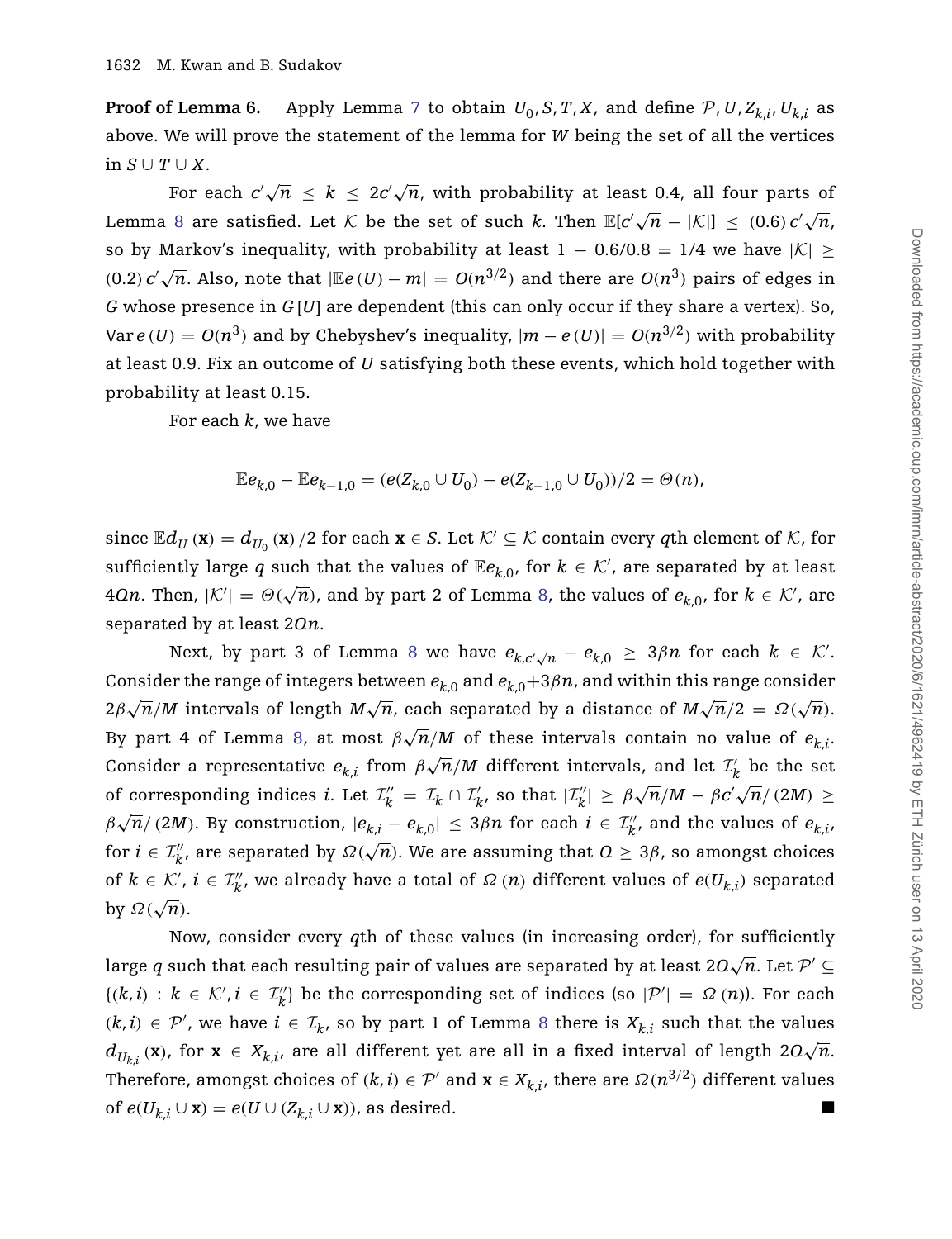## **4.1 Proof of Lemma 7**

**Proof of Lemma 7.** First, consider  $\varepsilon = \varepsilon(C)$  from Lemma [4](#page-7-1) and note that we can assume *G* is  $(\delta, \varepsilon)$ -rich, for  $\delta = \varepsilon/4$  $\delta = \varepsilon/4$ . To see this, first apply Lemma 4 to obtain a *Ω* (*n*)vertex  $(\delta, \varepsilon)$ -rich induced subgraph  $G[V'] \subseteq V$ . Since  $\log |V'| \ge (1/2) \log n$ ,  $G[V']$  is still 2*C*-Ramsey, so by tweaking some constants it suffices to find our desired sets  $U_0$ , *S*, *T*, *X* inside *G*[*V* ].

So, we make the aforementioned richness assumption. By Lemma [3](#page-6-0) with  $\alpha = \varepsilon/2$ , this means that *G* is both  $(\varepsilon/2, \delta)$ -diverse and  $(\varepsilon^2/4, \delta, \varepsilon/2)_2$ -diverse, and there are at  ${\max_n}$   $n^{1+\delta}$  pairs of vertices  $\{x_1, x_2\}$  with  $|N\left(x_1\right) \triangle N\left(x_2\right)| < (\varepsilon/2)\, n.$  Note that each of the  $\Omega(n^2)$  sums  $d(\mathbf{x}) = d(x_1) + d(x_2)$ , for  $\mathbf{x} = \{x_1, x_2\} \in \binom{V}{2}$  $\binom{V}{2}$ , lie between 0 and 2*n*, so by the pigeonhole principle there is some  $d'$  and a collection of  $\varOmega(n^{3/2})$  pairs  $H\subseteq\binom{V}{2}$  $\binom{v}{2}$  such that  $d$  (**x**) =  $d' + O(\sqrt{n})$  for all **x** ∈ *H*. Interpret *H* as a graph on the vertex set *V* with  $\Omega(n^{3/2})$ edges, and obtain a further graph *H'* by deleting the  $O(n^{1+\delta}) = o(n^{3/2})$  edges  $\{x_1, x_2\}$  $x_1$   $\forall$   $N(x_1)$   $\triangle N(x_2)$  | < ( $\varepsilon/2$ ) *n*. Now, *H'* either has a vertex *v* with  $d(v) = \Omega(n^{3/4})$  or it has a matching with  $\Omega(n^{3/4})$  edges. In the former case let  $d'' = d' - d(v)$  and let  $L \subseteq N_H$  *(v)* be a set of  $\Omega(n^{3/4})$  neighbours of *v* in *H*. In the latter case let  $d'' = d'$  and let *L* be a set of *Ω(n*3*/*4*)* pairs comprising a matching in *H* . In both cases, for each **x** ∈ *L*, we have  $d$  (**x**) =  $d'' + O(\sqrt{n})$ .

Next, let  $F \subseteq \binom{L}{2}$  $\binom{L}{2}$  be the set of  $\{x, y\} \in \binom{L}{2}$  $\binom{L}{2}$  with  $|N(\mathbf{x}) \triangle N(\mathbf{y})| < (\varepsilon^2/4)n$ . By one of our two diversity assumptions, interpreting *F* as a graph, it has  $|L| = \Omega(n^{3/4})$  vertices and maximum degree at most  $n^{\delta} \leq n^{1/4}$ , so by Turán's theorem it has an independent set *A* with size  $\Omega(|L|/n^{1/4}) = \Omega(\sqrt{n})$ . That is to say, for every  $\{x, y\} \in {A \choose 2}$  $_2^{\text{A}}$ ), we have  $|N(\mathbf{x}) \triangle N(\mathbf{y})| = \Omega(n).$ 

Now, by Lemma [2](#page-5-1) and the *C*-Ramsey property,  $e(G) > 800cn^2$  for some  $c > 0$ . For *cn*<sup>2</sup> ≤ *m* ≤ 2*cn*<sup>2</sup>, let *p* = √4*m*/*e*(*G*)</sub> (so *p* = Ω (1) and *p* ≤ 0.1) and let *U*<sub>0</sub> be a random subset of *V* obtained by including each element with probability *p* independently. We make a few observations.

**Claim.** The following five events each hold with probability greater than 4/5:

- 1.  $|e(U_0) 4m| = O(n^{3/2});$
- 2. there is  $Q \subseteq A$  involving no vertices of  $U_0$ , with  $|Q| \geq (2/3) |A|$ ;
- 3. there is  $R \subseteq A$  with  $|R| \ge (2/3)|A|$  and  $d_{U_0}(\mathbf{x}) = pd'' + O(\sqrt{n})$  for each **x** ∈ *R*;
- $4. \quad |N_{U_0}\left(\mathbf{x}\right) \bigtriangleup N_{U_0}\left(\mathbf{y}\right)| = \varOmega\left(n\right) \text{ for each } \left\{\mathbf{x},\mathbf{y}\right\} \in \binom{A}{2}$  $_{2}^{A});$
- 5. the equality  $d_{U_0}(\mathbf{x}) = d_{U_0}(\mathbf{y})$  holds for  $O(\sqrt{n})$  pairs  $\{\mathbf{x}, \mathbf{y}\} \in \binom{A}{2}$  $_{2}^{A}).$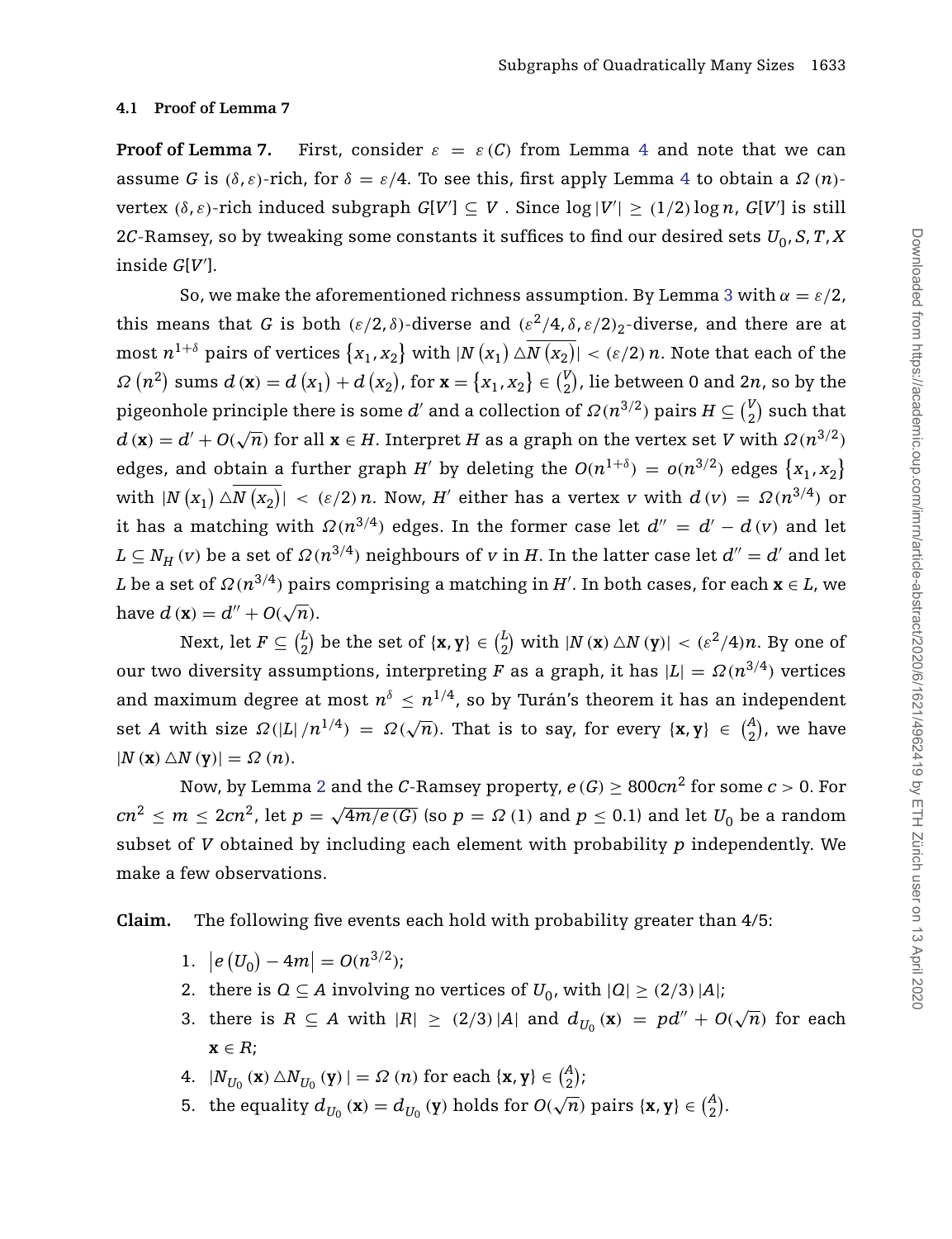**Proof of claim.** For the 1st property, note that  $\mathbb{E}e(G[U_0]) = 4m$  and there are  $O(n^3)$ pairs of edges in  $G$  whose presence in  $G\left[ {U_0 } \right]$  are dependent (this can only occur if they share a vertex), so Var  $e(G[U_0]) = O(n^3)$ . The desired result then follows from Chebyshev's inequality, for a sufficiently large constant implicit in " $O(n^{3/2})$ ".

For the 2nd property, note that the size of the subset  $Q \subseteq A$  of elements of *A* that contain no vertices of  $U_0$  has mean at least  $(1-p)^2 |A|$  and variance  $O(|A|)$ ; since  $1-p$  $\geq$  0.9 the desired result again follows from Chebyshev's inequality.

For the 3rd property, for each  $\mathbf{x} \in A$  we have  $\mathbb{E} d_{U_0}(\mathbf{x}) = pd'' + O(\sqrt{n})$  and  $Var d_{U_0}(\mathbf{x}) = O(n)$ , so with at probability at least 0.99 we have  $d_{U_0}(\mathbf{x}) = pd'' + O(\sqrt{n})$ . Let *R* be the set of **x** satisfying this bound; we have  $\mathbb{E} |A \setminus R| = (0.01) |A|$ , so by Markov's inequality, with probability at least 4/5 we have  $|A \setminus R| \le (1/3) |A|$ .

For the 4th property, recall that  $|N(\mathbf{x}) \triangle N(\mathbf{y})| = \Omega(n)$  for each  $\{\mathbf{x}, \mathbf{y}\} \in \binom{A}{2}$  $\binom{A}{2}$ . Note that  $N_{U_0}(\mathbf{x}) \triangle N_{U_0}(\mathbf{y}) = (N(\mathbf{x}) \triangle N(\mathbf{y})) \cap U_0$ , so that  $|N_{U_0}(\mathbf{x}) \triangle N_{U_0}(\mathbf{y})|$  has a binomial distribution with parameters  $|N(\mathbf{x}) \triangle N(\mathbf{y})|$  and p. Then,  $Pr(|N_{U_0}(\mathbf{x}) \triangle N_{U_0}(\mathbf{y})|$  <  $(p/2)$   $|N(\mathbf{x}) \triangle N(\mathbf{y})|$  =  $e^{-\Omega(n)}$  by the Chernoff bound, and the desired result follows from the union bound.

For the 5th property, for  $\{x, y\} \in \binom{A}{2}$  $\left( \frac{A}{2} \right)$ , note that the random variable  $d_{U_0} \left( \mathbf{x} \right)$  –  $d_{U_0}(y)$  is of  $(|N(x) \triangle N(y)|, p)$ -Littlewood-Offord type. So, recalling that  $|N(x) \triangle N(y)| =$  $\Omega(n)$ , we have Pr( $d_{U_0}(\mathbf{x}) = d_{U_0}(\mathbf{y}) = O(1/\sqrt{n})$ . The expected number of pairs { $\mathbf{x}, \mathbf{y}$ }  $\binom{A}{2}$  $\frac{d}{dx}$  satisfying  $d_{U_0}(\mathbf{x}) = d_{U_0}(\mathbf{y})$  is therefore  $O(\sqrt{n})$ , and the desired result follows from Markov's inequality.

Fix an outcome of  $U_0$  satisfying all five of the above properties, and arbitrarily divide *R* ∩ *Q*, which has size at least  $|A|/3$ , into two subsets *Y* and *X* of size  $\Omega(\sqrt{n})$ . Consider the graph on the vertex set *Y* of all  $\{x, y\} \in \binom{y}{2}$  $\binom{Y}{2}$  with  $d_{U_0}(\mathbf{x}) = d_{U_0}(\mathbf{y})$ . This  $\int_0^{\infty}$  or  $\int_0^{\infty}$  or  $\int_0^{\infty}$  or  $\int_0^{\infty}$  or  $\int_0^{\infty}$  or  $\int_0^{\infty}$ .  $\int_0^{\infty}$  or  $\int_0^{\infty}$ .  $\int_0^{\infty}$  or  $\int_0^{\infty}$ .  $\int_0^{\infty}$ .  $\int_0^{\infty}$ .  $\int_0^{\infty}$ .  $\int_0^{\infty}$ .  $\int_0^{\infty}$ .  $\int_0^{\infty}$ . Order the  $\mathbf{x} \in B$  by  $d_{U_0}(\mathbf{x})$ , let *S* be the 1st |*B*| /3 elements in this ordering and let *T* be the last |*B*| */*3 elements. Since each such  $d_{U_0}(\mathbf{x})$  is distinct, this means  $\min_{\mathbf{x} \in T} d_{U_0}(\mathbf{x})$  −  $\max_{\mathbf{x} \in S} d_{U_0}(\mathbf{x}) \geq |B|/3 = \Omega(\sqrt{n})$ . Let  $d = pd''$  and note that  $d = \Omega(n)$ , because otherwise it would be impossible to simultaneously satisfy properties 3 and 4.

#### <span id="page-13-0"></span>**4.2 Proof of Lemma 8**

**Proof of Lemma 8.** The constants  $\beta$ ,  $M$ ,  $Q$  will be determined in that order, in terms of each other. Therefore it is convenient to prove the four parts of Lemma [8](#page-10-0) in a slightly different order than they are stated.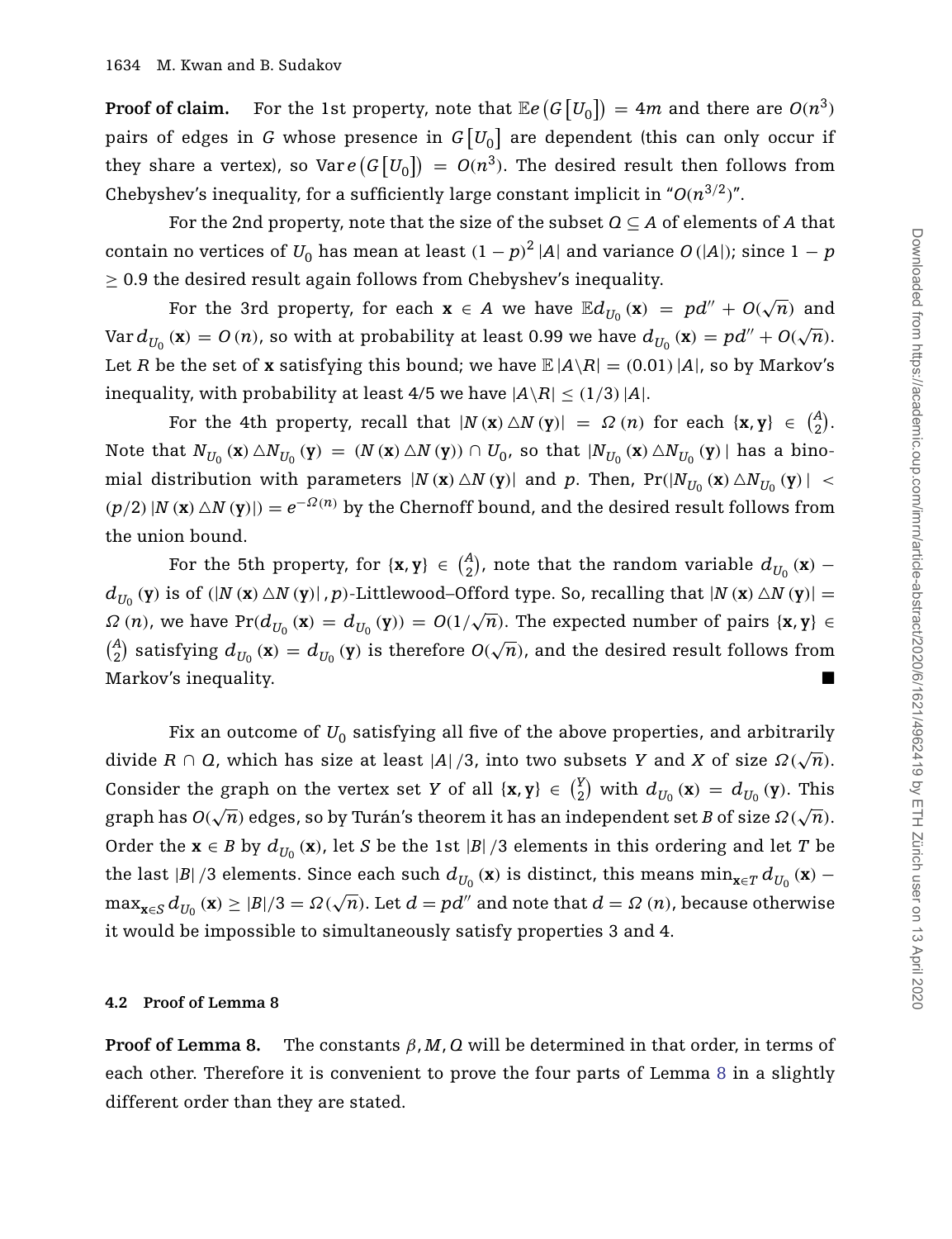For the 3rd part, note that  $|e(Z_{k,i}) - e(Z_{k,i-1})| \leq 2c'\sqrt{n}$  and recall Equation [\(2\)](#page-9-1). We have

$$
\mathbb{E}[e_{k,i}-e_{k,i-1}]\geq \frac{1}{2}(e(Z_{k,i},U_0)-e(Z_{k,i-1},U_0))-2c'\sqrt{n}\geq 2c'\sqrt{n},
$$

for each *i*. Let  $\beta = 2(c')^2/3$ , so  $\Delta_k := e_{k,c'\sqrt{n}} - e_{k,0}$  has expectation at least 3 $\beta n$ . But *Δ<sup>k</sup>* is of *(Ω (n)*, 1*/*2*)*-Littlewood–Offord type and is therefore symmetrically distributed around its expectation. The desired result follows.

For the 4th part, note that  $\Delta_{k,i}$  has mean  $O(\sqrt{n})$  and is affected by 1 or 2 by the addition or removal of an element to/from *U*. So, by the Azuma–Hoeffding inequality, Pr*(*|*Δk*,*i*| ≥ *t)* = exp*(*−*Ω(t*2*/n))*. Now, for any nonnegative integer random variable *ξ* , we have  $\mathbb{E}\xi = \sum_{t=1}^{\infty} \Pr(\xi \ge t)$ , so

$$
\mathbb{E}\left[|\Delta_{k,i}|1\!\!1_{|\Delta_{k,i}|\geq M\sqrt{n}}\right] = \sum_{t=1}^{\infty} \Pr\left(|\Delta_{k,i}|1\!\!1_{|\Delta_{k,i}|\geq M\sqrt{n}}\geq t\right)
$$
  

$$
= M\sqrt{n} \Pr(|\Delta_{k,i}| \geq M\sqrt{n}) + \sum_{t=M\sqrt{n}}^{\infty} \Pr(|\Delta_{k,i}| \geq t)
$$
  

$$
= M\sqrt{n}e^{-\Omega(M^2)} + \sum_{t=M\sqrt{n}}^{\infty} \exp(-\Omega(t^2/n)) = e^{-\Omega(M^2)}\sqrt{n},
$$

uniformly over *M*. The desired result follows for sufficiently large *M*, by linearity of expectation and Markov's inequality.

Now we prove the 1st part. For each *k*, *i*, and each  $\{x, y\} \in \binom{X}{2}$  $\binom{x}{2}$ , the random variable  $d_{U_{k,i}}(\mathbf{x}) - d_{U_{k,i}}(\mathbf{y})$  is of  $(|N_{U_0}(\mathbf{x}) \triangle N_{U_0}(\mathbf{y})|, 1/2)$ -Littlewood–Offord type. So, we have Pr( $d_{U_{k,i}}(\mathbf{x}) = d_{U_{k,i}}(\mathbf{y}) = O(1/\sqrt{n})$ . Let  $H_{k,i}$  be the graph of pairs  $\{\mathbf{x}, \mathbf{y}\} \in {X \choose 2}$  $\binom{x}{2}$ satisfying  $d_{U_{k,i}}(x) = d_{U_{k,i}}(y)$ , so we have  $\mathbb{E}e(H_{k,i}) = O(\sqrt{n})$ . By Markov's inequality, with probability at least  $1 - \beta/(400M)$  we have  $e(H_{k,i}) = O(\sqrt{n})$ , in which case by Turán's theorem  $H_{k,i}$  has an independent set  $Y_{k,i}$  of size  $2\gamma\sqrt{n}$ , for some constant  $\gamma = \gamma(\beta, M) > 0$ . The expected proportion of values of *i* for which this fails to occur is  $\beta$ / (400*M*), and by Markov's inequality again, with probability at least 0.995 it fails for only a  $\beta$ / (2*M*) proportion.

Also, for each  $\mathbf{x} \in X$ , we have  $\mathbb{E}d_U(\mathbf{x}) = d/2 + O(\sqrt{n})$  and  $\text{Var } d_U(\mathbf{x}) = O(n)$ , so by Chebyshev's inequality, for sufficiently large *Q* we have  $|d_U(\mathbf{x}) - d/2| \leq Q\sqrt{n}$  with probability at least  $1 - \gamma/200$ . By Markov's inequality, with probability at least 0.995 there is a set *Y* with at least  $(1 - \gamma) |X|$  elements of *X* satisfying  $d_U(\mathbf{x}) = d/2 + O(\sqrt{n})$ .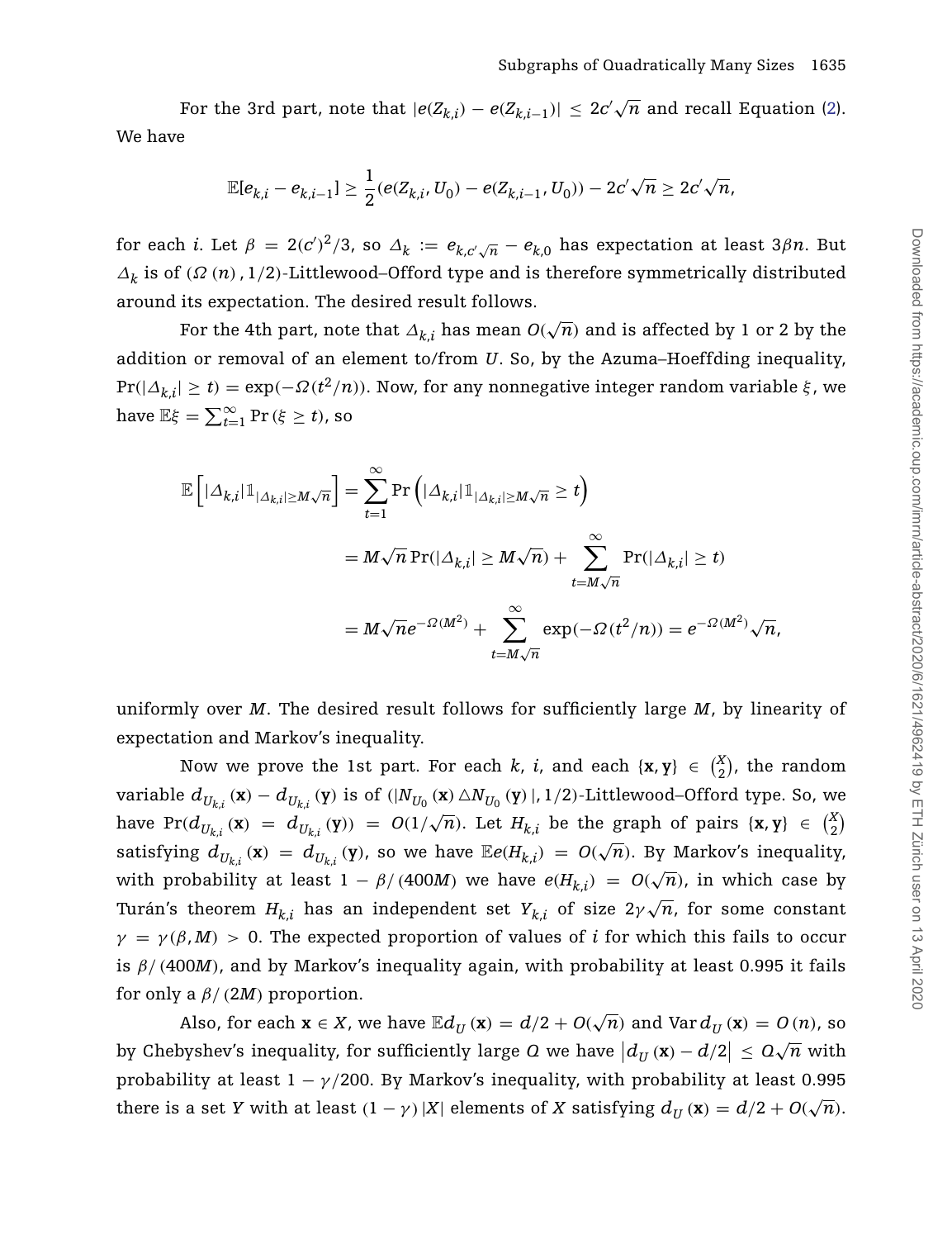For sufficiently large *Q*, this means that for each  $x \in X$ ,  $d_U(x)$  lies in the interval between  $d/2 - Q\sqrt{n}$  and  $d/2 + Q\sqrt{n}$ .

With probability at least 0.99 both the above events occur, and we can take  $X_{k,i} =$ *Y<sub>k</sub>*, ∩ *Y* for a  $(1 - \beta/(2M))$  proportion of possibilities of *i*. This proves the 1st part of the lemma.

Finally we prove the 2nd part. Note that  $e_{k,0}$  is a translation of  $\sum_{u\in U} d_{Z_{k,0}}\left(u\right)$ , which is of  $(O(n), 1/2)$ -Littlewood–Offord type, with all coefficients  $O(\sqrt{n})$ . So, Var  $e_{k,0} = O(n^2)$  and the desired result follows from Chebyshev's inequality for sufficiently large *Q* (note that enlarging *Q* cannot make the 1st part fail to hold). -

## **5 Concluding Remarks**

In this paper we proved that for any fixed *C*, if *G* is an *n*-vertex graph with no homogeneous subgraph on *C* log *n* vertices, then *G* induces subgraphs of  $\Omega(n^2)$  different sizes. This is best possible, but there are a number of other related questions one could ask about Ramsey graphs. For example, as proposed to us by Tuan Tran, we could ask for  $\Omega(n^3)$  induced subgraphs with different numbers of triangles. The methods in this paper might be helpful for this question, but the main obstacle seems to be that one would want a fairly strong anticoncentration inequality for quadratic polynomials in place of Lemma [5.](#page-8-1)

Actually, we think it would be interesting in general to explore the extent to which anticoncentration phenomena occur in random subsets of Ramsey graphs. For example, consider the following problem. Let *A* be the adjacency matrix of an *O*(1)- Ramsey graph *G* and let  $x \in \{0, 1\}^n$  be a uniformly random 0–1 vector, so that  $x^T A x$ is the number of edges in a uniformly random induced subgraph of *G*. Is it true that  $Pr(x^T A x = c) = O(1/n)$  for all  $c \in \mathbb{Z}$ ? This is closely related to a conjecture of Costello [\(13,](#page-16-12) Conjecture 3), essentially characterising the matrices *A* for which this approximately holds.

Another interesting further direction of research would be to consider the situation where larger homogeneous subgraphs are forbidden (see [\[2,](#page-16-13) [4,](#page-16-6) [6,](#page-16-14) [22\]](#page-17-8) for some examples of theorems of this type). In particular, a natural weakening of an ambitious conjecture of Alon *et al.* [\[4\]](#page-16-6) is that if *G* is an *n*-vertex graph with no homogeneous subgraph on *n*/4 vertices, then this is already enough for *G* to induce subgraphs of *Ω (e (G))* different sizes.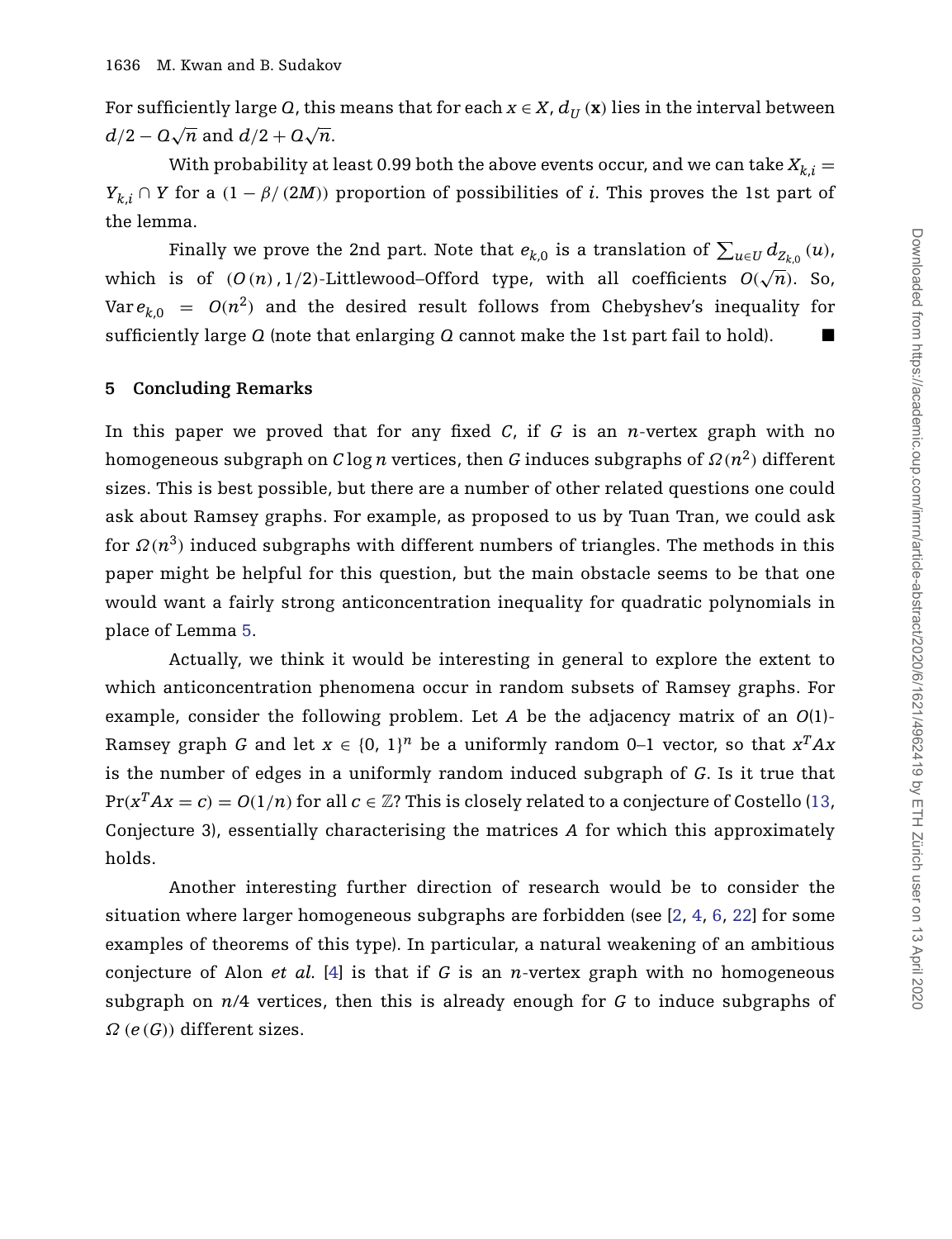# **Funding**

This work was supported by Swiss National Science Foundation.

# **Acknowledgments**

We would like to thank Tuan Tran for helpful comments.

# **References**

- <span id="page-16-7"></span>[1] Alon, N., J. Balogh, A. Kostochka, and W. Samotij. "Sizes of induced subgraphs of Ramsey graphs." *Combin. Probab. Comput.* 18, no. 4 (2009): 459–76.
- <span id="page-16-13"></span>[2] Alon, N. and B. Bollobás. "Graphs with a small number of distinct induced subgraphs." *Discrete Math*. 75, nos. 1–3 (1989): 23–30. *Graph Theory and Combinatorics (Cambridge*, 1988).
- <span id="page-16-8"></span>[3] Alon, N. and A. V. Kostochka. "Induced subgraphs with distinct sizes." *Random Struct. Algor.* 34, no. 1 (2009): 45–53.
- <span id="page-16-6"></span>[4] Alon, N., M. Krivelevich, and B. Sudakov. "Induced subgraphs of prescribed size." *J. Graph Theory.* 43, no. 4 (2003): 239–51.
- <span id="page-16-11"></span>[5] Alon, N. and J. H. Spencer. *The Probabilistic Method*, 4th ed. Wiley Series in Discrete Mathematics and Optimization. Hoboken, NJ: John Wiley & Sons, Inc., 2016.
- <span id="page-16-14"></span>[6] Axenovich, M. and J. Balogh. "Graphs having small number of sizes on induced *k*subgraphs." *SIAM J. Discrete Math*. 21, no. 1 (2007): 264–72.
- <span id="page-16-1"></span>[7] Barak, B., A. Rao, R. Shaltiel, and A. Wigderson. "2-source dispersers for n*o(*1*)* entropy, and Ramsey graphs beating the Frankl–Wilson construction." *Ann. Math. (2)*, 176, no. 3 (2012): 1483–543.
- <span id="page-16-10"></span>[8] Bourgain, J., V. H. Vu, and P. M. Wood. "On the singularity probability of discrete random matrices." *J. Funct. Anal*. 258, no. 2 (2010): 559–603.
- <span id="page-16-5"></span>[9] Bukh, B. and B. Sudakov. "Induced subgraphs of Ramsey graphs with many distinct degrees." *J. Combin. Theory Ser. B*. 97, no. 4 (2007): 612–9.
- <span id="page-16-9"></span>[10] Calkin, N., A. Frieze, and B. D. McKay. "On subgraph sizes in random graphs." *Combin. Probab. Comput.* 1, no. 2 (1992): 123–34.
- <span id="page-16-2"></span>[11] Chattopadhyay, E. and D. Zuckerman. "Explicit Two-Source Extractors and Resilient Functions." In *STOC'16—Proceedings of the 48th Annual ACM SIGACT Symposium on Theory of Computing*, 670–83. New York: ACM, 2016.
- <span id="page-16-3"></span>[12] Cohen, G. "Two-Source Dispersers for Polylogarithmic Entropy and Improved Ramsey Graphs." In *STOC'16—Proceedings of the 48th Annual ACM SIGACT Symposium on Theory of Computing*, 278–84. New York: ACM, 2016.
- <span id="page-16-12"></span>[13] Costello, K. "Bilinear and quadratic variants on the Littlewood–Offord problem." *Israel J. Math*. 194, no. 1 (2013): 359–394.
- <span id="page-16-0"></span>[14] Erdõs, P. "Some remarks on the theory of graphs." *Bull. Amer. Math. Soc*. 53 (1947): 292–4.
- <span id="page-16-4"></span>[15] Erdõs, P. "Some of my favourite problems in various branches of combinatorics." *Matematiche (Catania)* 47 (1992), no. 2, 231–40 (1993), Combinatorics 92 (Catania, *1992*).